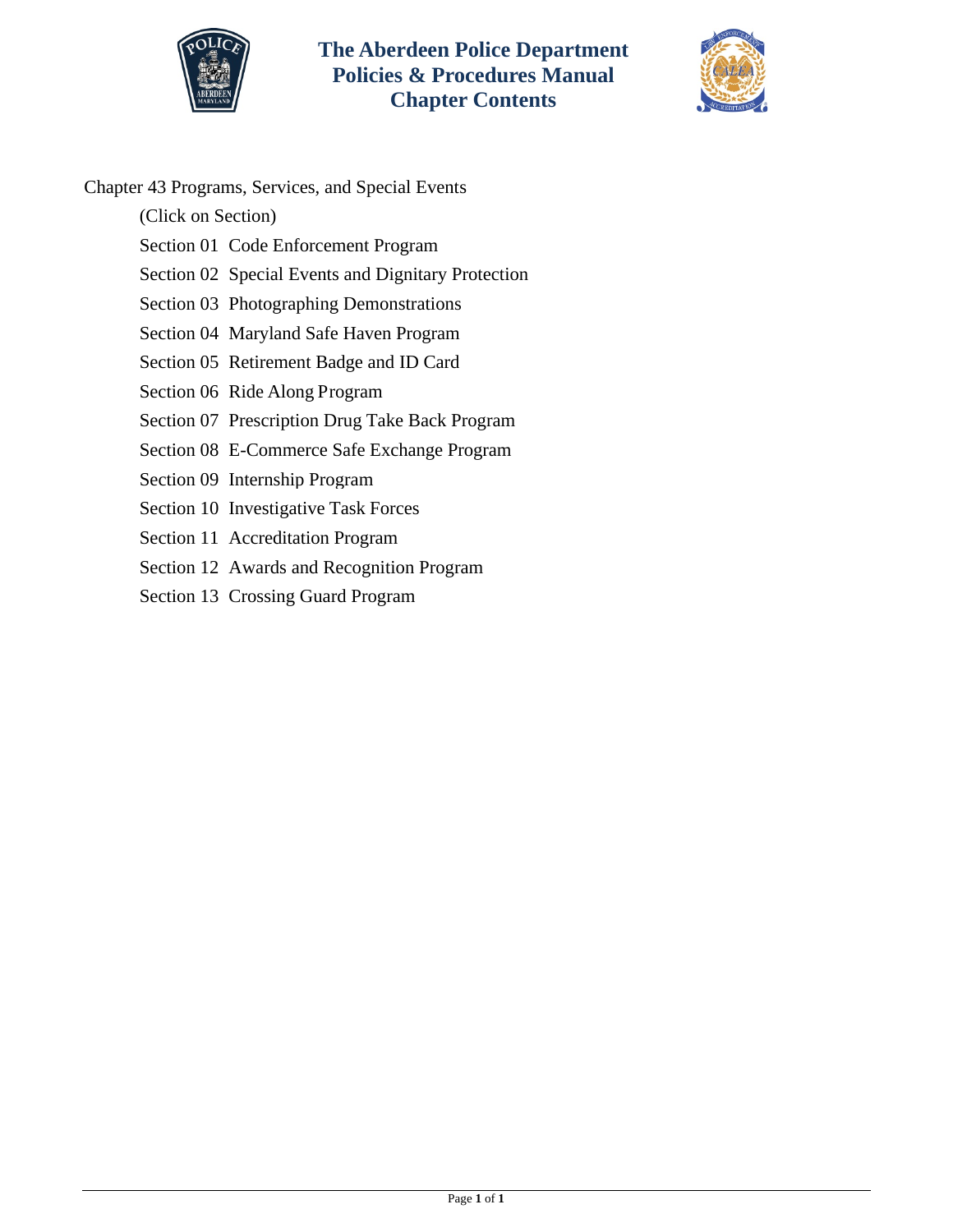



<span id="page-1-0"></span>

|  | Chapter 43 Programs, Services, and Special Events | GO 17-003, 01/05/2017 |
|--|---------------------------------------------------|-----------------------|
|  | Section 01 Code Enforcement Program               | New Policy            |

- 1. The Department has a duty to investigate and enforce most elements of the Code and Ordinances of the City of Aberdeen.
- 2. The Code Enforcement Program responsibilities include but are not limited to:
	- a. Code and Ordinance violations;
	- b. Parking violations; and (61.1.12)
	- c. False Alarm violations.

#### **B. General Procedures and Duties**

- 1. Department Police Officers and the Code Enforcement Officer shall:
	- a. Locate and identify possible Code violations; and
	- b. Receive Code violations complaints from the public;
	- c. Investigate the alleged violations;
	- d. Record the investigation;
	- e. Determine whether a code violation exists; an
	- f. Initiate corrective action.
- 2. The Code Enforcement Officer shall maintain all the case records including but not limited to:
	- a. Photos;
	- b. Affidavits;
	- c. Additional supporting evidence and documentation; and
	- d. Contact records for each case.
- 3. Officers and Employees shall notify the Code Enforcement Officer whenever they discover a possible Code violation.

#### **C. Locating and Identifying Code Violations**

- 1. The Code Enforcement Officer shall patrol the City on a daily basis, and search for possible Code violations.
- 2. Upon locating a possible Code violation, the Code Enforcement Officer shall stop, begin an investigation, and attempt to have the violation corrected.

### **D. Receiving Complaints of Code Violations**

- 1. An employee shall courteously and promptly accept any complaint of a Code violation reported by a citizen.
- 2. The person receiving the complaint shall record in CAD or in a report the following information:
	- a. Name, address, and contact information of the Complainant;
	- b. Description of the possible violation;
	- c. Location of the possible violation; and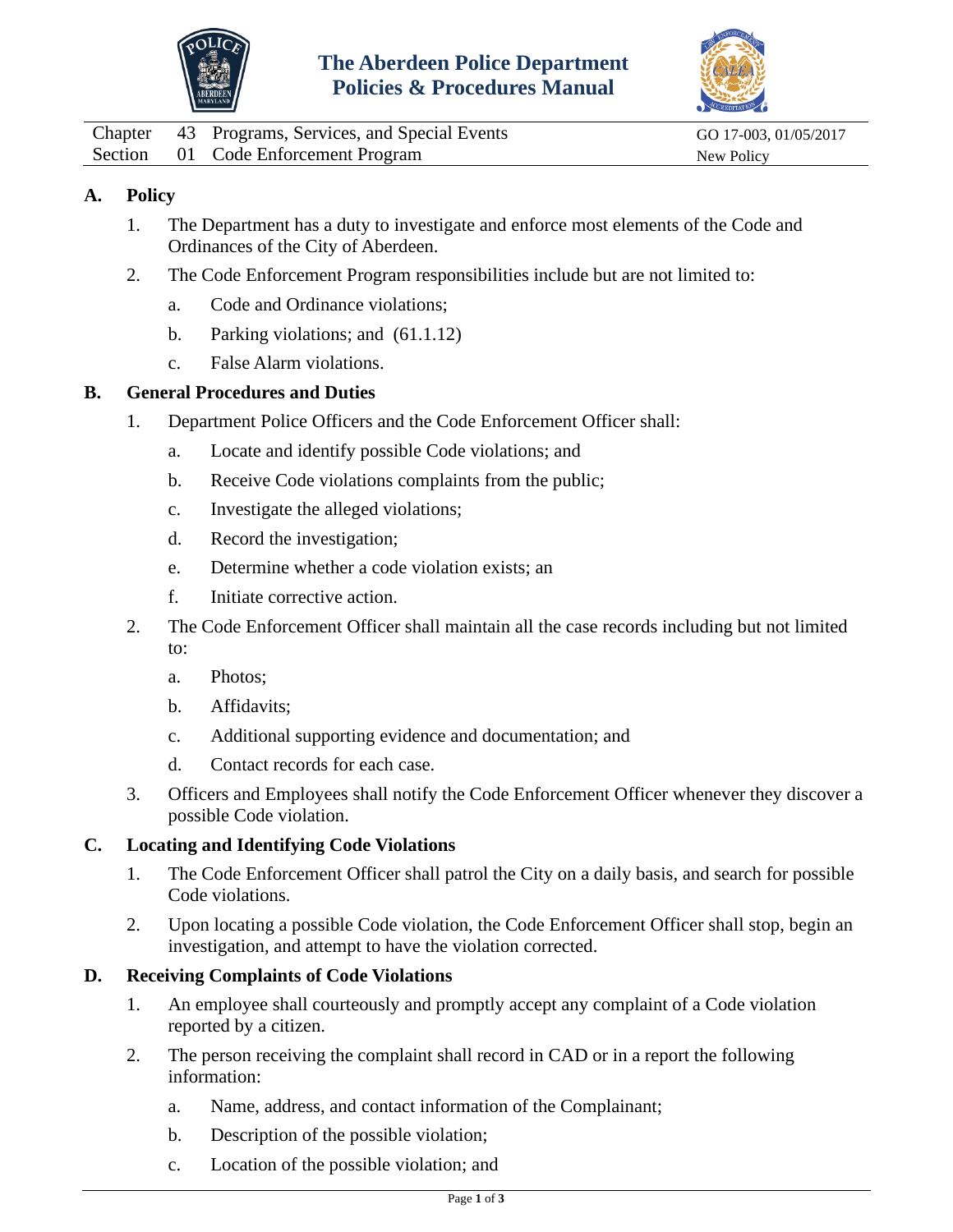



|  | Chapter 43 Programs, Services, and Special Events | GO 17-003, 01/05/2017 |
|--|---------------------------------------------------|-----------------------|
|  | Section 01 Code Enforcement Program               | New Policy            |

- d. Violator's name, address, and contact information.
- 3. The receiver shall immediately submit the information to the Code Enforcement Officer.
- 4. Complaint received after working hours
	- a. The complaint shall be received and processed as a Call for Service
	- b. An officer shall:
		- 1) Respond to interview the complainant;
		- 2) Investigate the possible violation; and
		- 3) Submit all findings to the Code Enforcement Officer.

#### **E. Investigating Code Violations**

- 1. The investigator shall go to the site, photograph the scene, and determine whether a Code Violation exists.
- 2. If a violation does *not* exist, the investigator shall notify the complainant of the results and close the case.
- 3. If a violation does exist, the investigator shall perform a number of investigative steps, including but not limited to the following:
	- a. Identify the Code or Codes in violation;
	- b. Contact and interview the complainant;
	- c. Determine ownership of the property;
	- d. Contact and interview the property owner;
	- e. Attempt to gain cooperation from the violator.
- 4. Code Enforcement Officer shall ensure all cases have, at a minimum but not limited to, the following information:
	- a. Photos;
	- b. Notes;
	- c. Affidavits;
	- d. Additional supporting evidence; and
	- e. Interview notes and contact information.

#### **F. Corrective Action**

- 1. The Code Enforcement Officer shall personally contact the violator, if possible, and verbally educate the violator about Code requirements and allowances.
- 2. The Code Enforcement Officer shall issue the appropriate Citation and/or perform other appropriate corrective action. (61.1.12)

### **G. Follow-Up**

1. The Code Enforcement Officer shall follow-up on all violations to determine if the cases can be closed.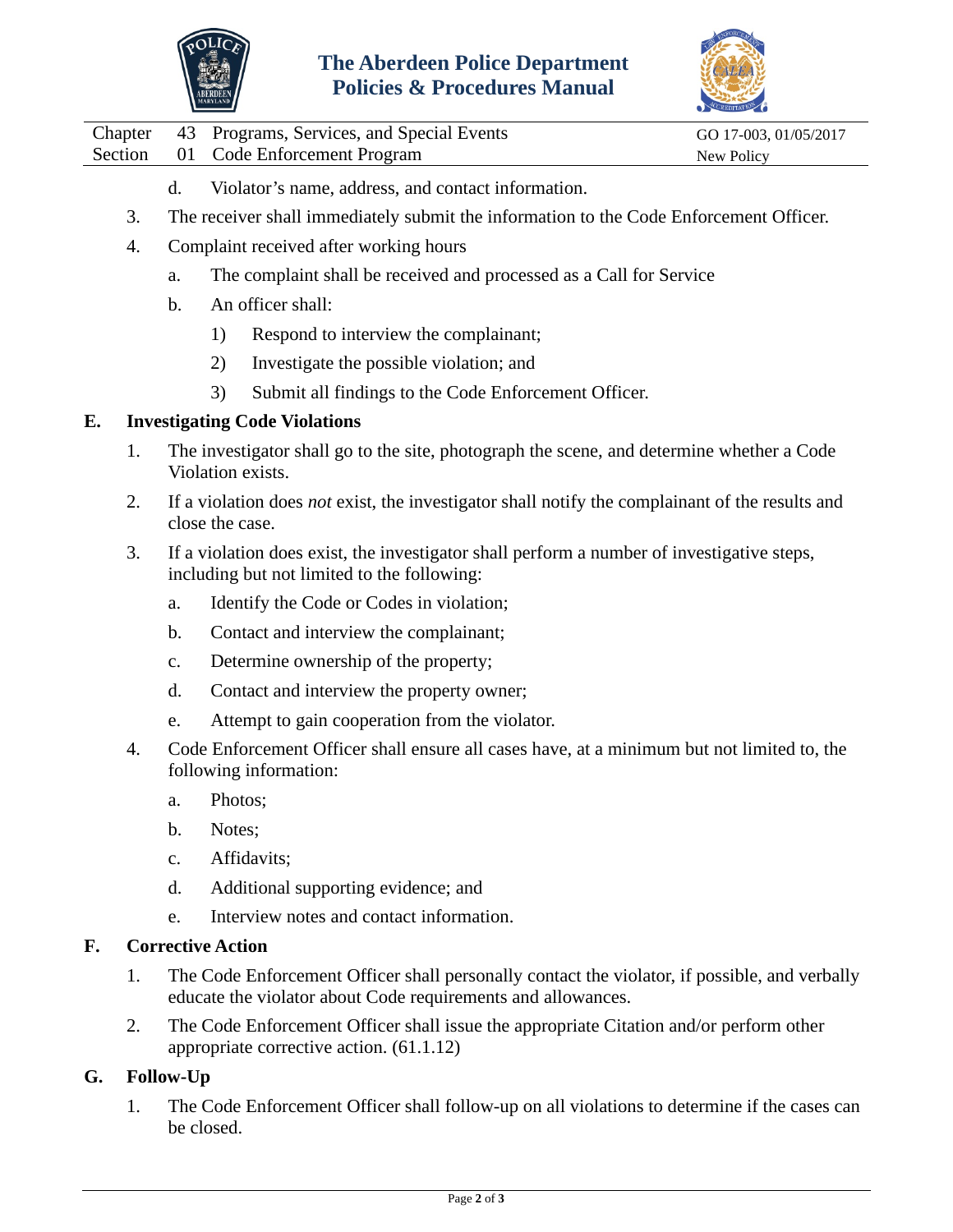



|  | Chapter 43 Programs, Services, and Special Events | GO 17-003, 01/05/2017 |
|--|---------------------------------------------------|-----------------------|
|  | Section 01 Code Enforcement Program               | New Policy            |

# **H. Monthly Activity Reports**

1. The Code Enforcement Officer shall submit to the supervisor a report of activities every month.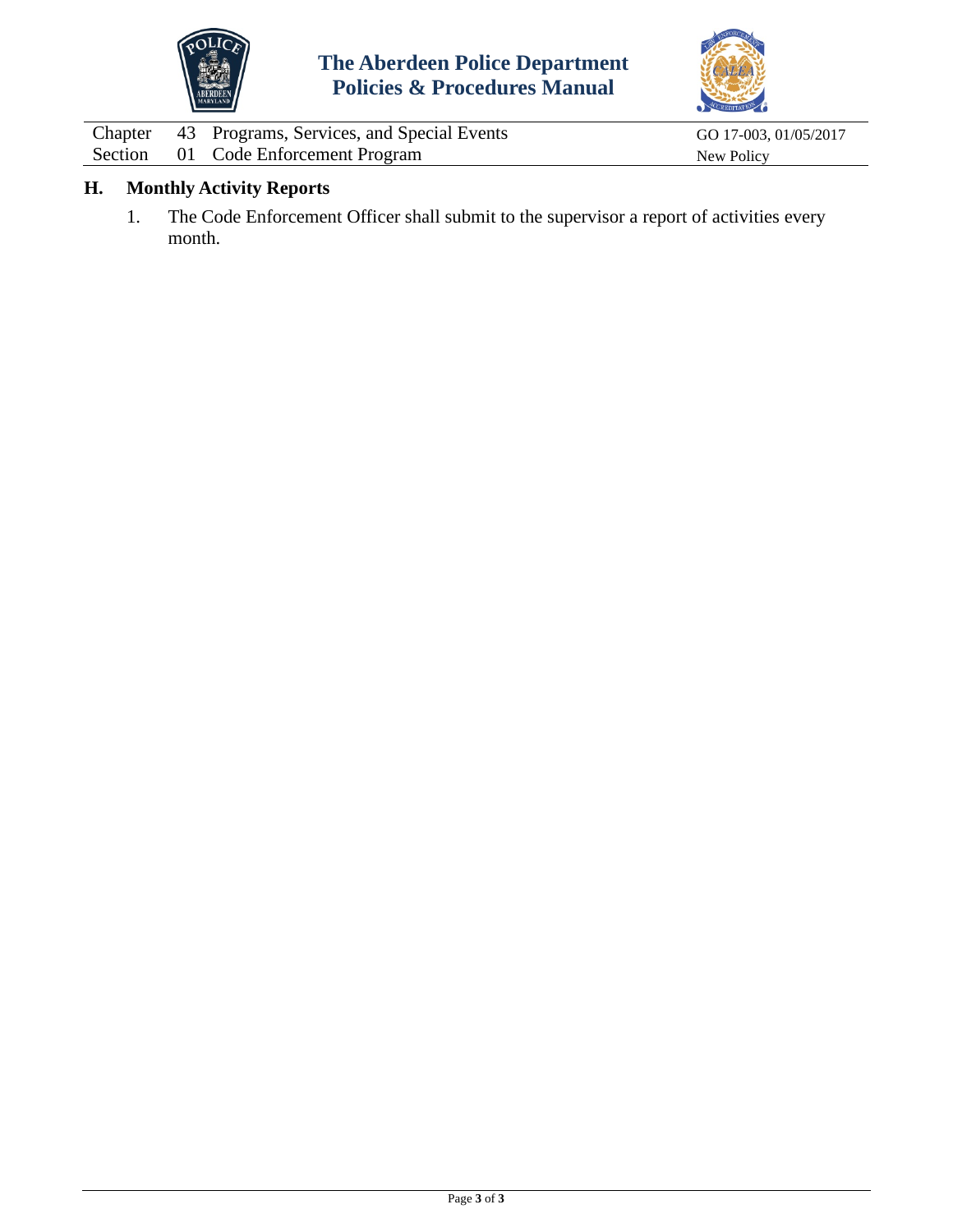



<span id="page-4-0"></span>

|  | Chapter 43 Programs, Services, and Special Events  | GO 18-069, 08/06/2018 |
|--|----------------------------------------------------|-----------------------|
|  | Section 02 Special Events and Dignitary Protection | Supersedes GO 16-004  |

1. This Department will plan, organize, or assist with any special event such as a parade, athletic contest, public demonstration, including dignitary protection that results in the need for control of traffic, crowds or crime.

## **B. Dignitary Protection** (46.2.6)

1. This Department will coordinate with the U.S. Secret Service or other lead agency that is coordinating or handling dignitary protection for U.S. or other officials.

### **C. Administration** (46.2.7)

- 1. The Administrative Division Commander is responsible for assigning an Event Coordinator to plan the Department's response to a special event, including coordinating with event organizers and other affected agencies or City departments, and when necessary, instructing organizers on how to obtain permits.
- 2. To the extent possible, the Chief of Police will anticipate and plan for annual special events (e.g. July Fourth, youth baseball parades, etc.) during the budget process in order to ensure adequate overtime appropriations.
- 3. When the Department is notified of a planned special event, the Event Coordinator will contact organizers of the event to determine: (46.2.6)
	- a. The person responsible for organizing the event;
	- b. The nature of the event;
	- c. The date, time and expected duration of the event;
	- d. The location, including any specific routes of travel;
	- e. The probable number of participants; and,
	- f. Anticipated problems.
- 4. Using information provided by event organizers, the Event Coordinator will determine: (46.2.6)
	- a. The number of personnel needed to handle the event, whether personnel are on overtime status or reassigned from scheduled working shifts;
	- b. Traffic control needs, including the use of barricades to block streets, sidewalks, etc. for safety reasons;
	- c. Alternate routes for pedestrians and vehicular traffic to avoid the area;
	- d. Any need for specialized equipment;
	- e. The need to notify other affected agencies, including:
		- 1) Fire Department;
		- 2) Harford County Sheriff's Office,
		- 3) Maryland State Police;
		- 4) Public Works Department; and/or
		- 5) State Highway Administration.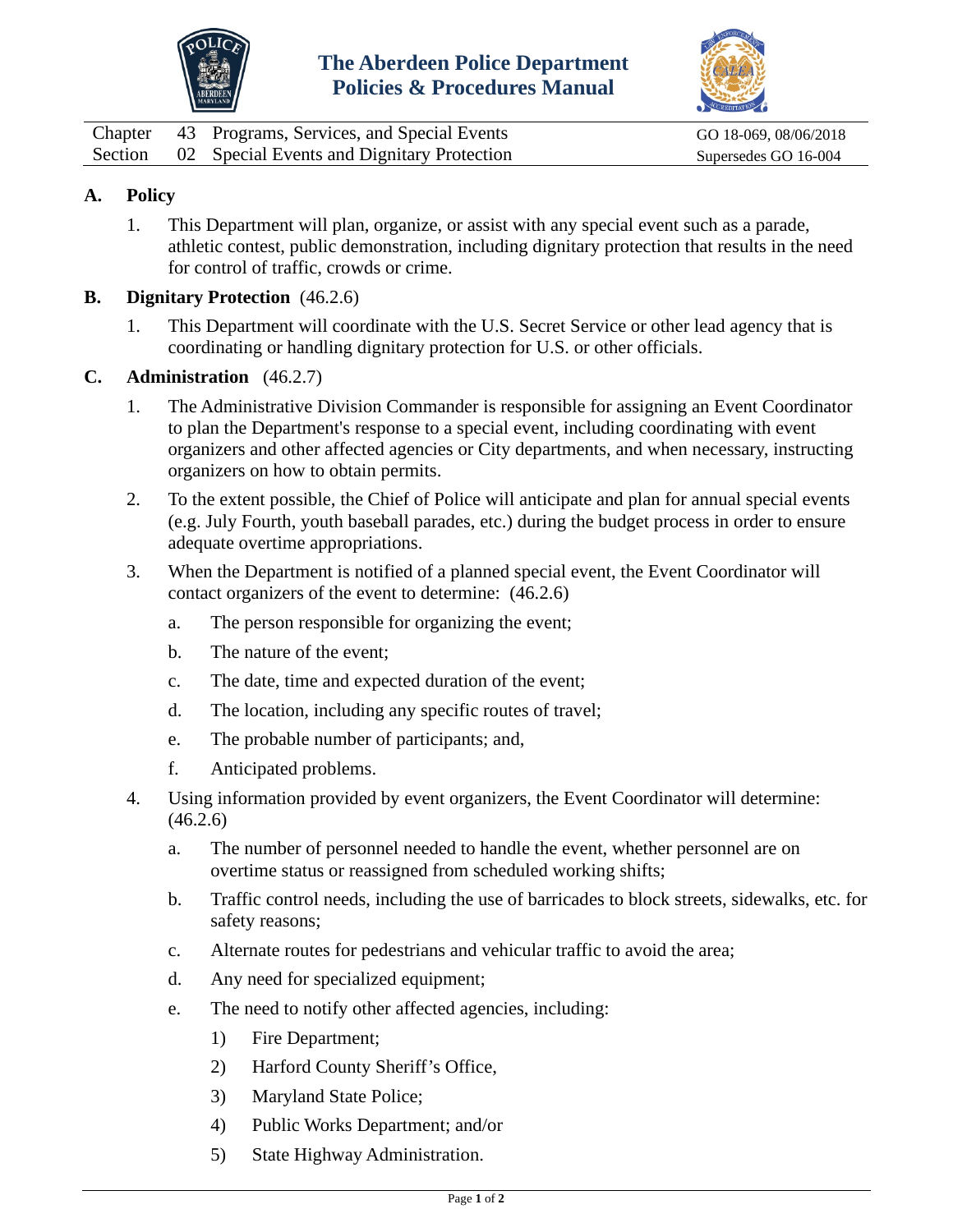



|  | Chapter 43 Programs, Services, and Special Events  | GO 18-069, 08/06/2018 |
|--|----------------------------------------------------|-----------------------|
|  | Section 02 Special Events and Dignitary Protection | Supersedes GO 16-004  |

- f. The need for additional radio channels and communications equipment;
- g. The need to gather intelligence information from available sources on groups planning activities which may involve acts of violence or civil disturbance.
- **D. The Plan** (46.2.6) (46.2.7)
	- 1. The Event Coordinator in conjunction with the Administrative Commander shall prepare a written plan for the event, including:
		- a. Designation of the officer in charge;
		- b. A statement of manpower needs, scheduling and assignments;
		- c. Crowd control requirements;
		- d. Traffic control;
		- e. Fixed or roaming patrol post assignments, and
		- f. Other appropriate information.
	- 2. A copy of the operational plan will be forwarded to the Chief of Police for approval and distribution to affected personnel.
	- 3. The officer in charge of the event will be responsible for ensuring coordination with other City departments and assisting agencies.

#### **E. Permits and Public Information** (46.2.7)

- 1. At the time of initial contact, the Event Coordinator will advise the event organizer to apply for the appropriate City permits, if required.
- 2. If the event includes the closing or use of any State Highway, event organizers must make application to the State Highway Administration for the necessary permit. Note that this application should be made at least two months prior to the date of the event.
- 3. The organizer of a special event that may impact adversely on nonparticipants shall be urged to make notifications via public announcements, mailings or other means, to lessen inconvenience to others.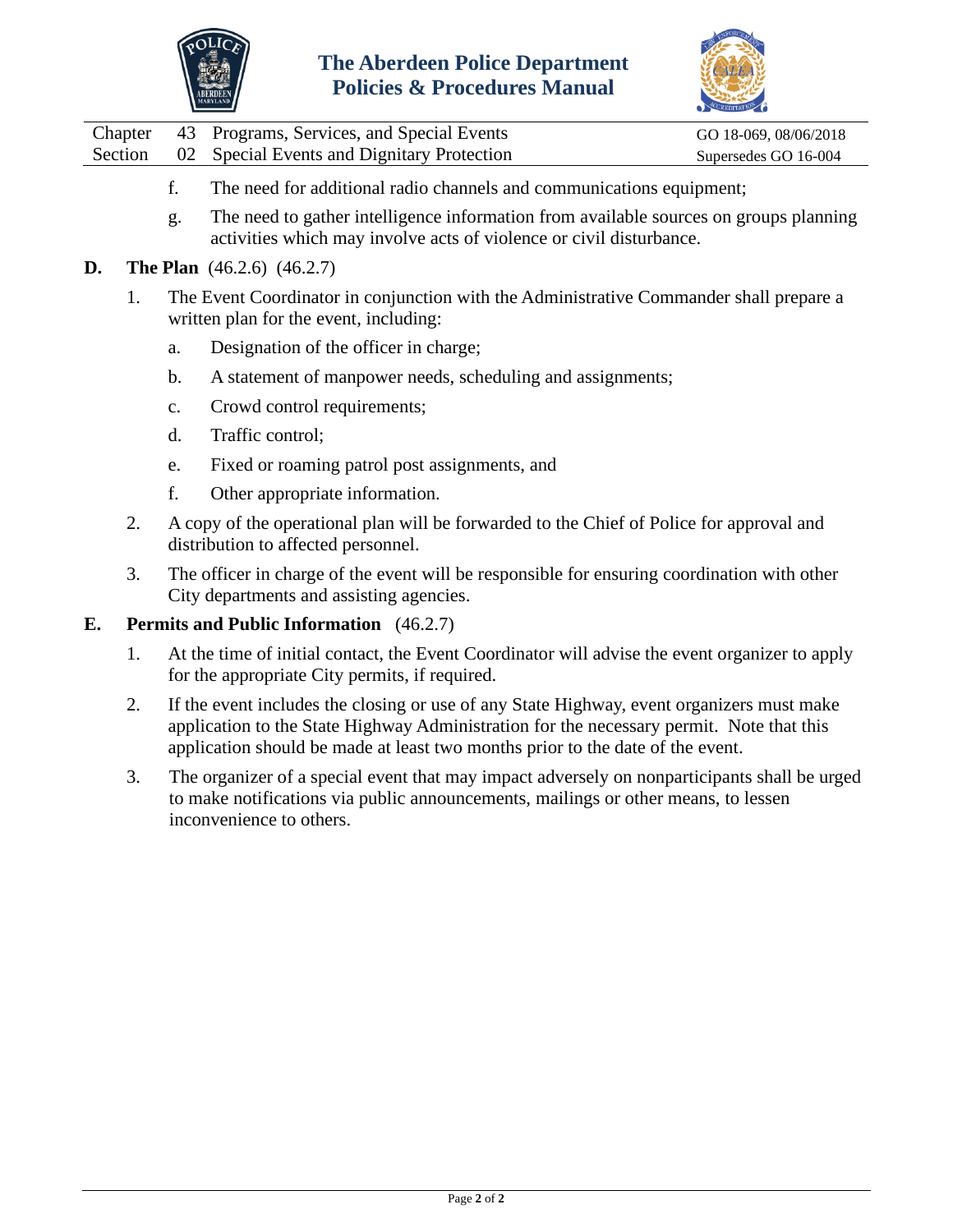



<span id="page-6-0"></span>

|  | Chapter 43 Programs, Services, and Special Events | GO 16-004, 05/02/2016      |
|--|---------------------------------------------------|----------------------------|
|  | Section 03 Photographing Demonstrations           | Supersedes Original Policy |

1. Department photographing of participants in a demonstration is permissible only if the onscene supervisor determines that the pictures are justified by reasonable suspicion unlawful activity is imminent.

#### **B. Retention**

1. The photographs, film, digital recordings, or tape will be retained by the Department until they have no further law enforcement value and may only be disseminated to law enforcement personnel or to others as provided by law.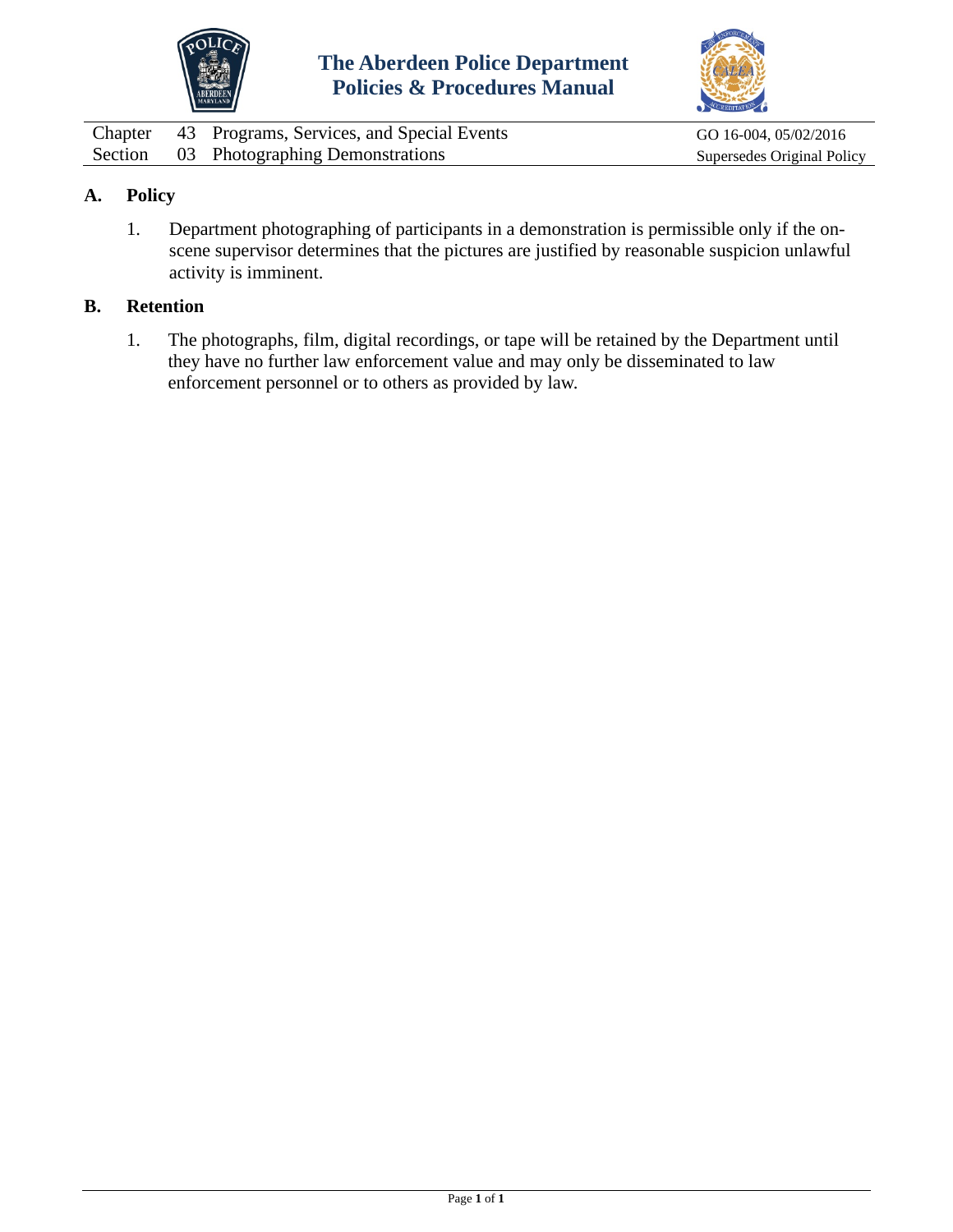



<span id="page-7-0"></span>

| Chapter | 43 Programs, Services, and Special Events | GO 16-004, 05/02/2016  |
|---------|-------------------------------------------|------------------------|
|         | Section 04 Maryland Safe Haven Program    | <b>Original Policy</b> |

## **A. Purpose**

- 1. The purpose of the Maryland Safe Haven Program is to provide for the safe abandonment of unharmed newborns under certain circumstances. In accordance with Courts and Judicial Proceedings, Article 5-641, Annotated Code of Maryland, and the Code of Maryland Regulations (COMAR) 07.02.27.01 et seq., certain persons who leave unharmed newborns with responsible adults are immune from civil and criminal prosecution for the act.
- 2. Immunity shall apply if the child is an unharmed newborn, and the newborn is left with a responsible adult. If the person leaving the newborn is not the mother, the person shall have the approval of the mother to leave the newborn. Immunity shall also apply to those responsible adults or designated facilities, and their employees, who accept a newborn under the program, for good faith actions related to acceptance of the newborn, unless injury to the newborn is caused by gross negligence or willful and wanton misconduct.

#### **B. Policy**

1. The Aberdeen Police Department will comply with the Safe Haven Program.

### **C. Definitions**

- 1. Designated Facility a hospital, State police barracks or local police department.
- 2. Newborn a child from birth through three (3) days old or through 72 hours old, whichever is greater.
- 3. Reasonable degree of medical certainty the necessity and sufficiency of evidence needed to establish the age of the abandoned child.
- 4. Responsible adult an individual 18 years old or older who may reasonably be expected to provide proper care to a newborn left in an individual's care.
- 5. Unharmed there is no evidence of physical injury or failure to give proper care and attention to a newborn.

#### **D. Procedures**

- 1. When a newborn is brought to a station or installation for the purpose of safe abandonment, the newborn should be taken to a hospital for medical evaluations as soon as reasonably possible. In those instances when an ambulance is unavailable, then the transporting of a newborn to the newest hospital may be made by officers using an infant car seat after receiving approval from a duty officer.
- 2. The hospital should be requested to determine whether the child is a newborn, with a reasonable degree of medical certainty.
- 3. The officer processing the incident will:
	- a. Determine whether the person leaving the child is the mother, and if so, whether the mother plans to return for the newborn. If the person leaving the newborn is not the mother:
		- 1) Whether the person has the approval of the mother to leave the newborn, and
		- 2) Whether the person intends to return for the newborn.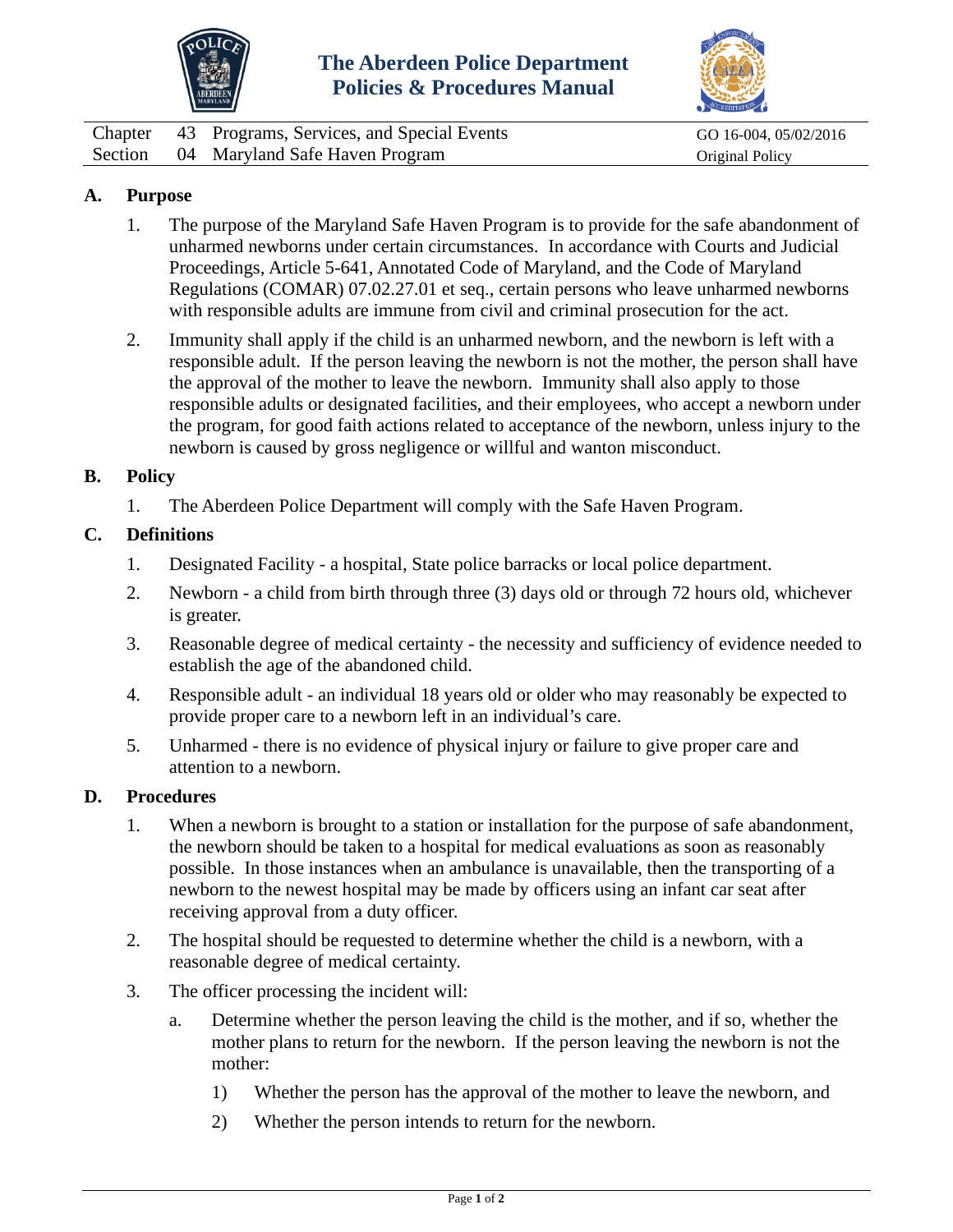



|  | Chapter 43 Programs, Services, and Special Events | GO 16-004, 05/02/2016 |
|--|---------------------------------------------------|-----------------------|
|  | Section 04 Maryland Safe Haven Program            | Original Policy       |

- 4. An IR will be completed. Following is information that should be included:
	- a. Names, unit number and installation, along with times of contact and response of the emergency services personnel that transported the newborn to a hospital.
	- b. Name of hospital newborn is taken to, name/title of person at hospital accepting newborn, name(s) of doctor(s) performing any examinations, and papers/id the hospital provides
	- c. Time of contact with the LDSS, along with the office and the employee's name
	- d. Results of any METERS checks.
	- e. Photograph(s) of newborn
- 5. All personnel will be aware that, if the person leaving the child appears to meet the criteria for immunity listed in A.2. of this section, and there is an absence of reasonable suspicion that a crime has occurred, the responsible adult surrendering the newborn will be detained.
- 6. If the mother, or the person leaving the newborn, is willing to provide information on a voluntary basis, additional information for the report may include:
	- a. Details on person leaving newborn such as name, address, phone number, relationship to newborn if any, copies of any id's provided, photographs if possible, vehicle information, etc.
	- b. Any available information on the parent(s) of the newborn.
	- c. Any other information concerning the newborn, such as medical history, hospital of birth, as provided by the responsible adult.
- 7. If it is later determined that a CIR is needed, the report designation will be changed in the CAD System, and standing Aberdeen City Police procedures for criminal investigations will apply.
- 8. In the even sworn personnel are approached away from a station or installation by a person wishing to abandon a newborn under the Save Haven Program, an officer will escort the person and newborn to the nearest designated facility. Information should be gathered before the escort if possible. If the person refuses to go to a designated facility, the officer will take possession of the newborn.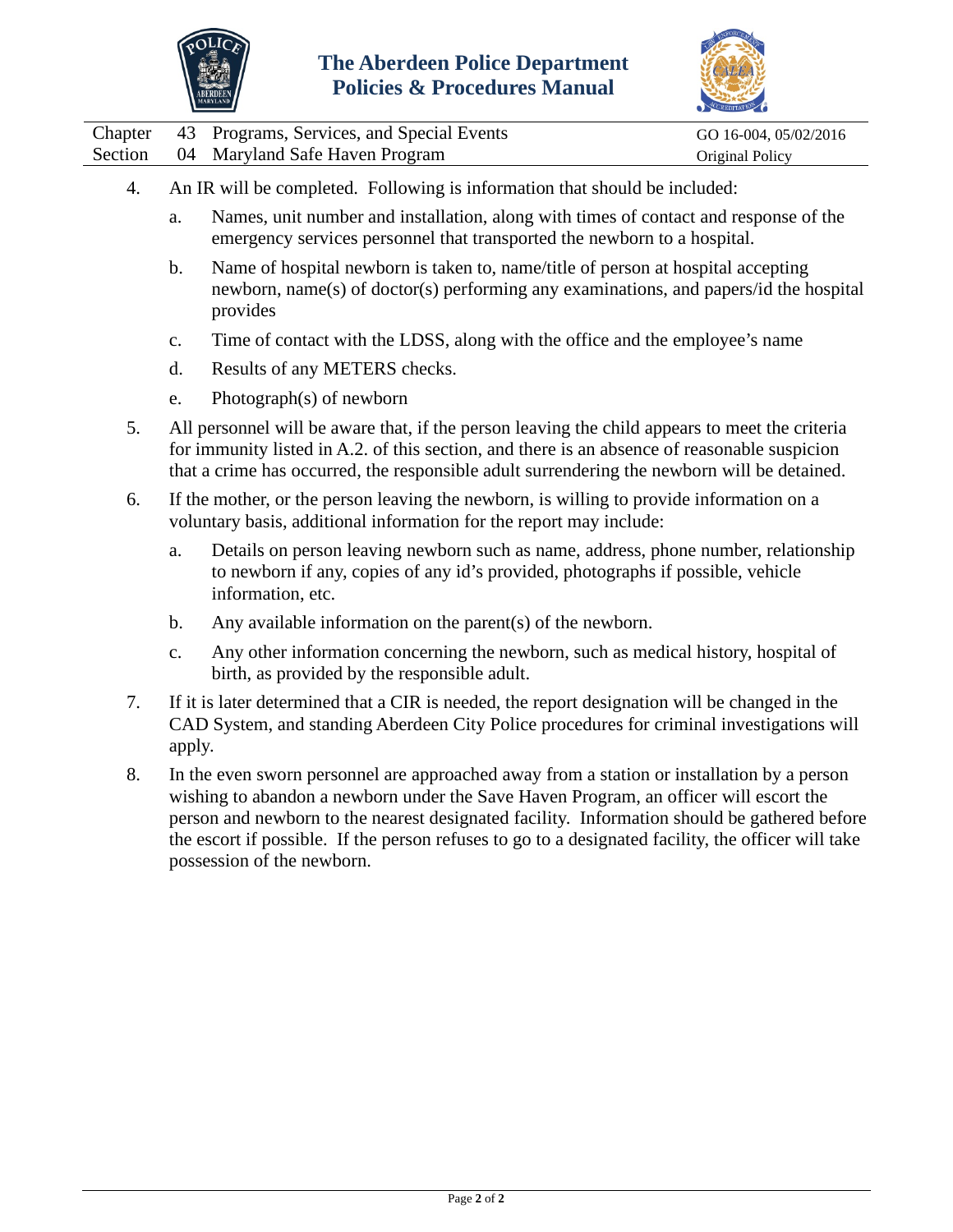



<span id="page-9-0"></span>

|  | Chapter 43 Programs, Services, and Special Events | GO 16-025, 11/22/2016 |
|--|---------------------------------------------------|-----------------------|
|  | Section 05 Retirement Badge and ID Card           | New                   |

- 1. Sworn police officers will be eligible to receive and Aberdeen Police Department retirement identification card and badge upon separation from the Department if they meet the following criteria:
	- a. Retired from the Department in good standing after twenty-five years of service and a participant in the APD Defined Benefit Pension Plan; or
	- b. Retired from the Department in good standing after twenty years of continuous service and reached the age of 50, and is a participant in the ICMA-RC Defined Contribution Retirement Plan; or
	- c. Retired from the Department in good standing as a result of a career ending line-ofduty injury.

#### **B. Definitions**

- 1. Badge The top line of the badge will contain the rank of the individual at the time of retirement plus the word "Retired." The remainder of the badge will be of regulation design. The individual's name, the year he entered the department, and the year he was retired will be printed on the reverse of the badge.
- 2. ID Card A regulation ID card with the word "Retired" will appear on the face of the card.
- 3. Not in Good Standing An employee is not in good standing if any of the following conditions exists:
	- a. A sworn employee retires or separates prior to the adjudication of any administrative charges
	- b. A sworn employee fails to return issued equipment, as required by policy
	- c. A sworn employee's service with the Department is terminated.

#### **C. Procedure**

- 1. Badge On submission of a requisition approved by the Chief of Police, and Quartermaster will issue a badge and identification (ID) case to the retiring police employee.
- 2. ID Card On submission of a requisition approved by the Chief of Police, a regulation identification card will be issued to the retired police employee to identify and substantiate the issuance of the badge.
- 3. Approval The Chief of Police will review the request, endorsements, and circumstances of the retirement. The final decision on whether to issue the retirement badge and ID card rests with the Chief of Police.
- 4. Denial Requests for retirement credentials will be denied if an employee does not retire in good standing.

#### **D. General Requirements**

- 1. The employee is responsible for ensuring all administrative charges and/or issues are adjudicated or resolved prior to separation from the department.
- 2. Under HR 218, the Law Enforcement Officer Safety Act of 2004 applies to retired sworn employees who meet the law's definition of "qualified retired law enforcement officer".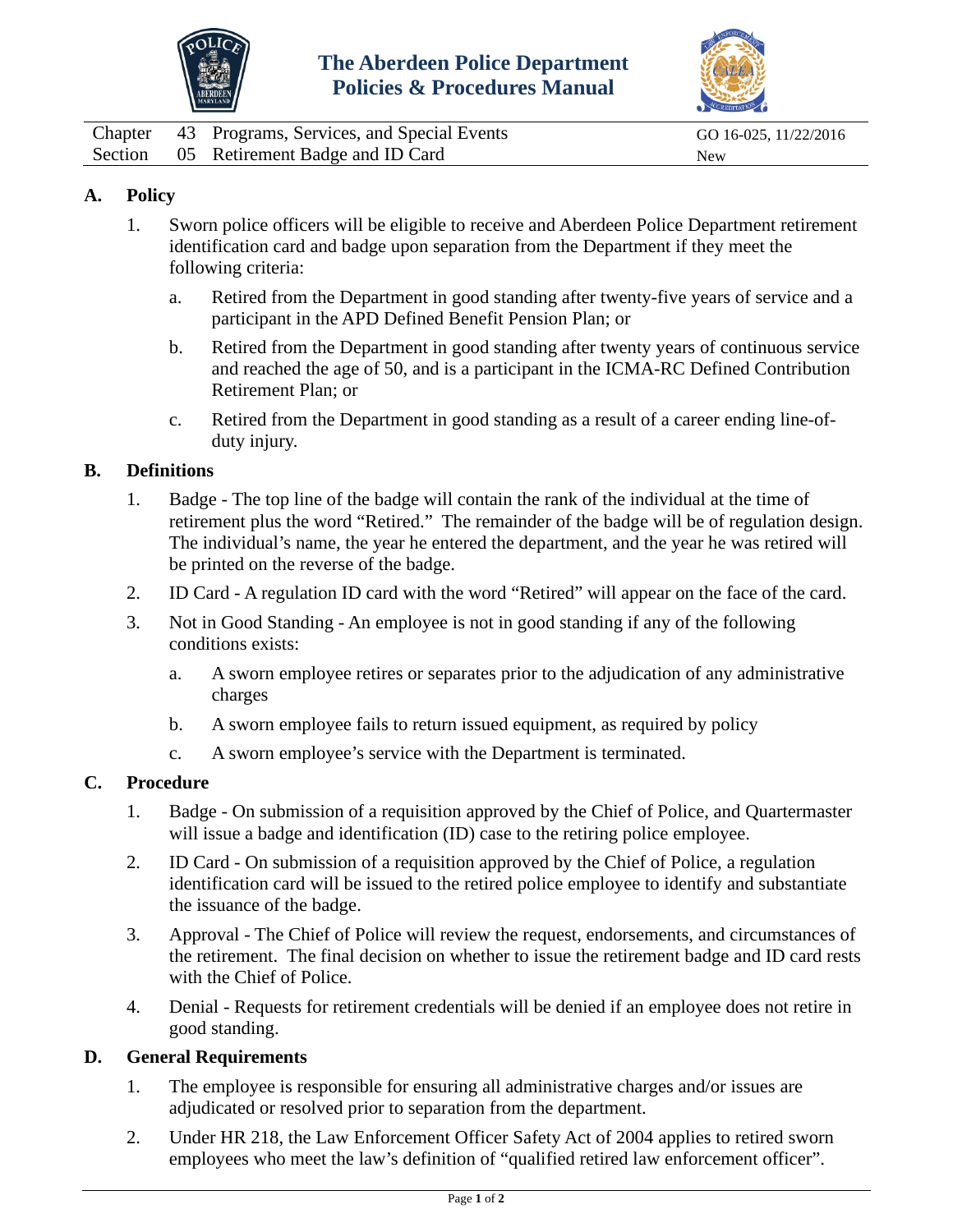



|  | Chapter 43 Programs, Services, and Special Events | GO 16-025, 11/22/2016 |
|--|---------------------------------------------------|-----------------------|
|  | Section 05 Retirement Badge and ID Card           | <b>New</b>            |

**E.** The final decision on whether to deny the retirement badge and identification card rests with the Chief of Police.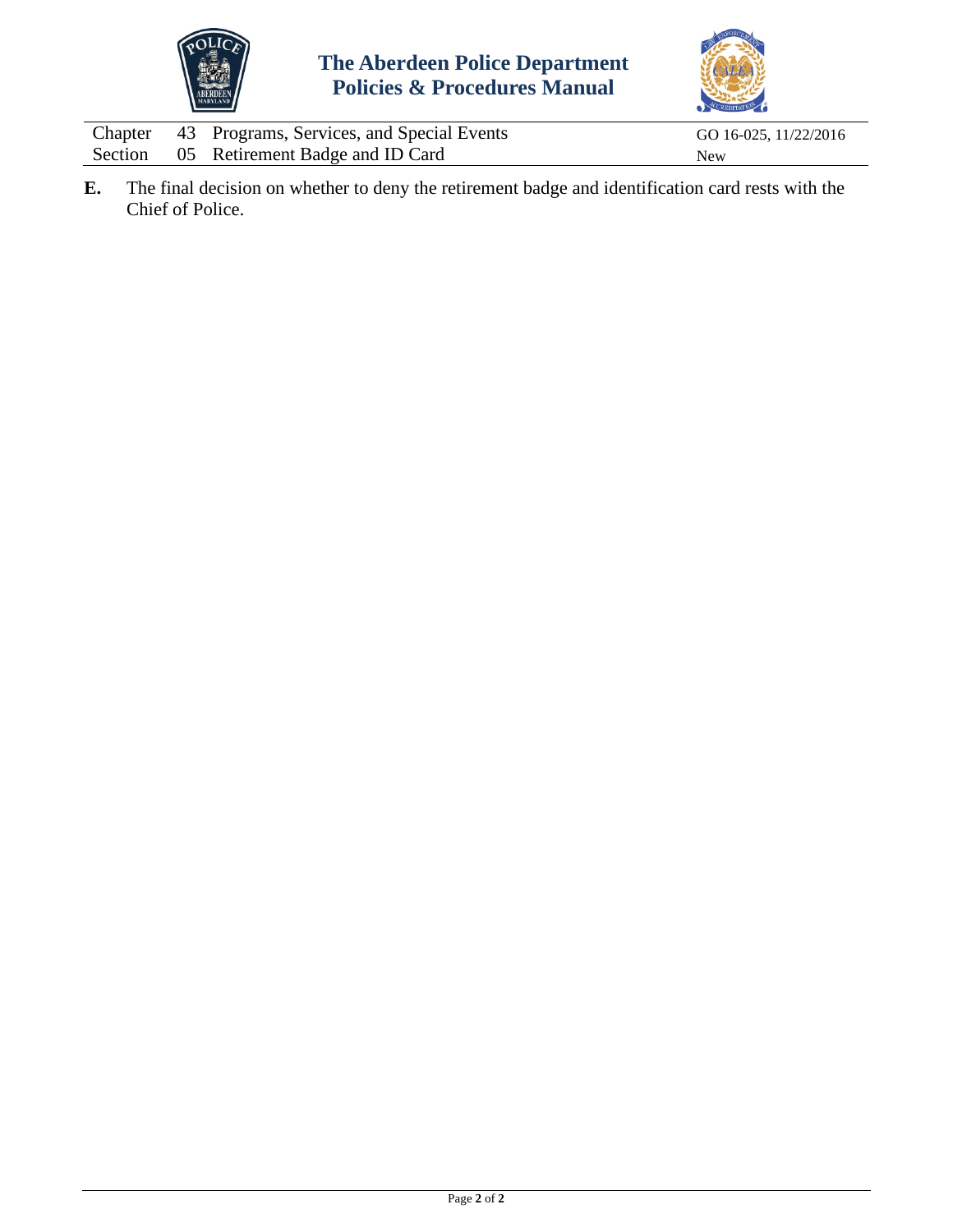



<span id="page-11-0"></span>Chapter 43 Programs, Services, and Special Events GO 18-049, 07/03/2018 Section 06 Ride-Along Program Supersedes GO 16-025

## **A. Policy**

1. The Department Ride-Along Program strives to encourage community involvement in the Aberdeen Police Department and to educate the public by opening up lines of communication within the community.

#### **B. Eligible Participants**

- 1. All persons wishing to participate in the Ride-Along Program
	- a. Must be at least 18 years of age, unless approved by the Chief of Police or designee; and
	- b. Have no warrants outstanding for their arrest (except parking warrants).
- 2. Persons participating in the Department Internship Program.
	- a. See *Policies & Procedures Manual Chapter 43 Programs, Services, and Special Events 09 Internship Program* for Intern Ride-Along Application Procedure and Requirements.

#### **C. Application Procedure**

- 1. Interested persons shall complete a Form 32 Ride-Along Program Consent and Release and bring it into the Aberdeen Police Department at least two weeks in advance the person's requested date.
- 2. The Sergeant will:
	- a. Notify the applicant after the Consent and Release form is fully approved;
	- b. Notify the Administrative Supervisor to set up a mandatory training session with the applicant;
	- c. Receive verification from the Administrative Supervisor that the applicant completed the required training; and
	- d. Coordinate the Ride-Along with a Police Officer.

#### **D. Program Rules and Guidelines**

- 1. Submitting a request will not guarantee ride-along approval.
- 2. Applicants shall be required to complete mandatory training prior to their being participating in a Ride-Along.
- 3. Persons who have never participated in the Ride-Along Program shall be given preference over those who have.
- 4. The date and shift requested by the applicant shall be accommodated when possible within preference guidelines.
- 5. Participants must have a valid photo id or driver's license with them when reporting for their scheduled ride-along.
- 6. Participants must wear neat, clean, appropriate clothing.
	- a. Shorts, sweat suits or jogging suits, tank tops, halter tops, or clothing which is torn, soiled or displays offensive language or symbols shall not be allowed.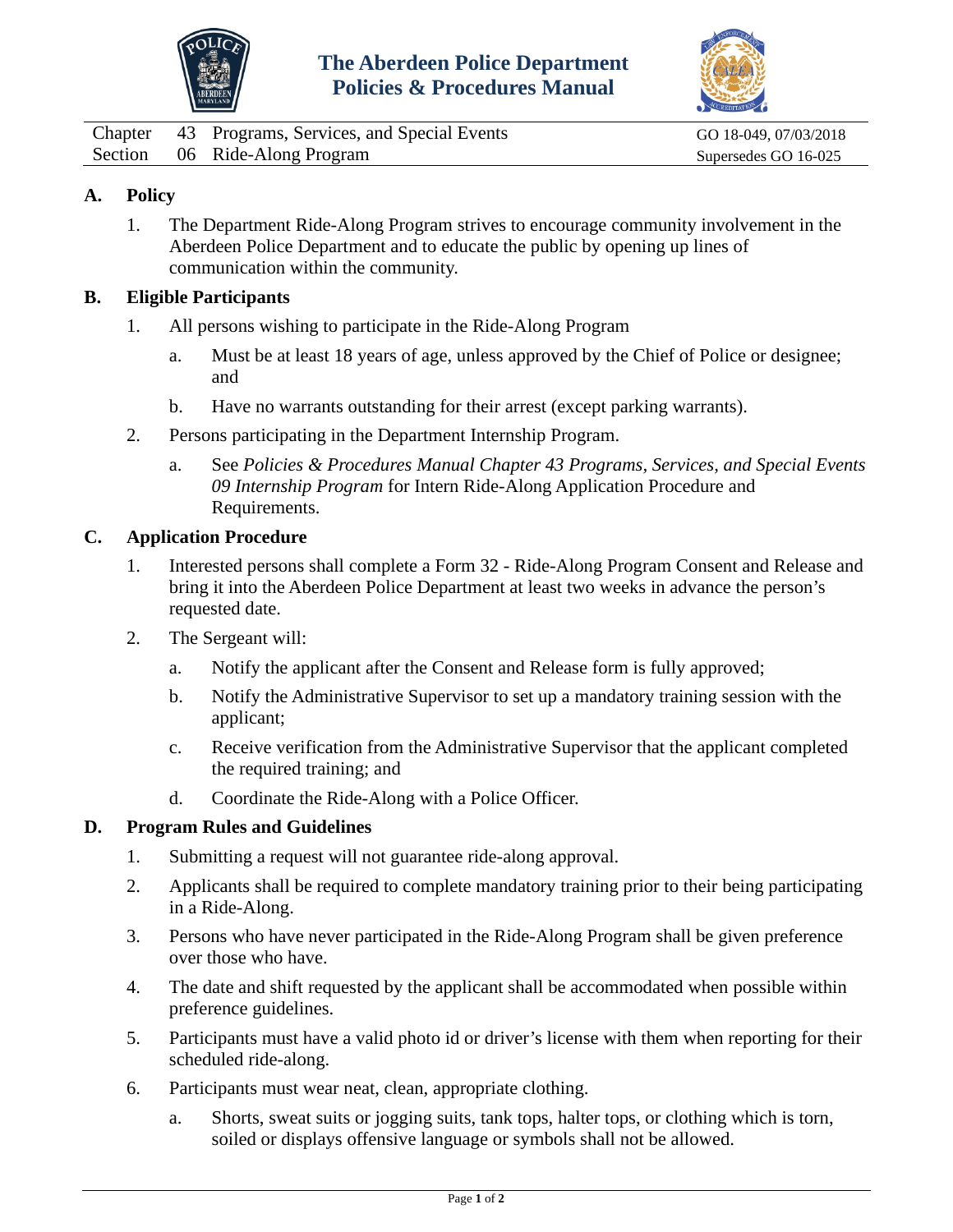



|  | Chapter 43 Programs, Services, and Special Events | GO 18-049, 07/03/2018 |
|--|---------------------------------------------------|-----------------------|
|  | Section 06 Ride-Along Program                     | Supersedes GO 16-025  |

- 7. Participants shall be observers only, and shall be under the direct supervision of the assigned officer during the ride-along.
- 8. Participants shall conduct themselves in a civil and courteous manner at all times.
- 9. Participants must wear their seat belts at all times while in the patrol car.
- 10. Participants must remain in the patrol car unless instructed to leave by an officer.
- 11. In the case of a potentially dangerous or hazardous call, participants may be dropped off at a safe location.
	- a. If this occurs, the officer will give the participant specific instructions and arrange for transportation from another officer.
- 12. Participants must not become involved in any incident the officer is handling.
	- a. This includes discussions of an incident with victims, witnesses, or suspects.
- 13. Tape recordings, cameras, or similar devices are prohibited unless approved by the Chief of Police or designee.
- 14. For security and safety reasons, participants are not allowed to handle or use any of the officer's equipment or the equipment in the patrol vehicle.
- 15. All participants in the Ride-Along Program must read, agree, and abide by all rules and guidelines and complete the Ride-Along Application prior to the ride-along.
- 16. Failure to comply with any of these rules and guidelines will result in the immediate termination of the ride-along.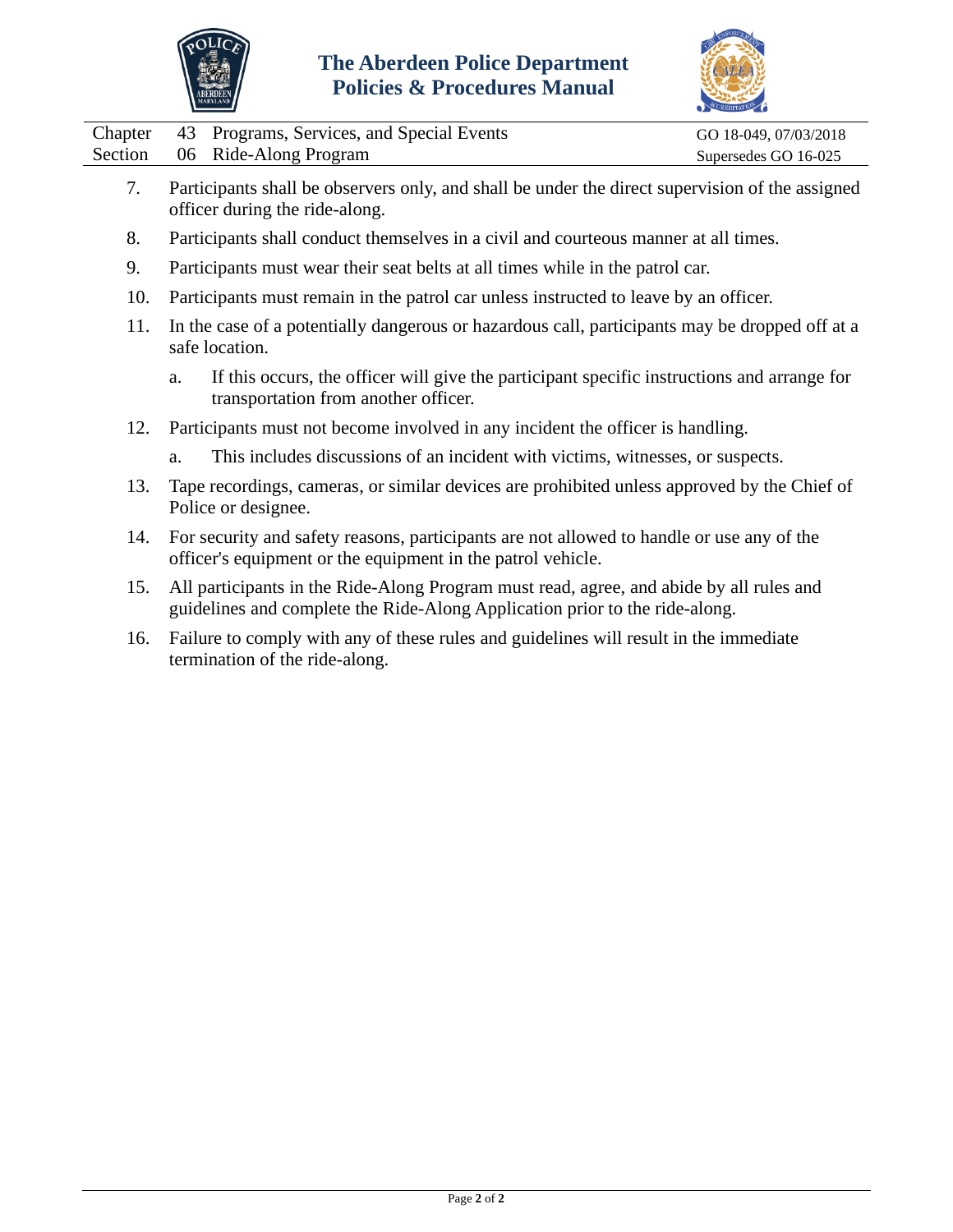



<span id="page-13-0"></span>

|  | Chapter 43 Programs, Services, and Special Events | GO 17-030, 11/09/2017 |
|--|---------------------------------------------------|-----------------------|
|  | Section 07 Prescription Drug Take Back Program    | Supersedes GO 17-010  |

- 1. Citizens can safely dispose of unwanted, unused or expired prescription medication that can present a substantial risk to our community by either falling into the wrong hands, or by damaging our environment through improper disposal.
- 2. This Department will collect and appropriately destroy citizens' unwanted prescription drugs.

## **B. Med-Return Drug Disposal Kiosk**

- 1. Unwanted or expired prescription medication brought in by the public will be deposited into the Disposal Kiosk located outside the front door of the Police Department lobby.
- 2. The Disposal Kiosk is a metal container with a one-way deposit bin and a securely locked door.
	- a. It is securely attached to the concrete sidewalk.
	- b. It is marked with the Department logo and displays the list of acceptable and unacceptable items.

### **C. Acceptable and Unacceptable Items**

- 1. Acceptable items include:
	- a. Prescriptions,
	- b. Prescription patches,
	- c. Prescription Medications
	- d. Prescription Ointments,
	- e. Over-the-counter medications,
	- f. Vitamins,
	- g. Medication samples, and
	- h. Medications for pets.
- 2. Unacceptable items include, but are not limited to:
	- a. Hydrogen peroxide;
	- b. Thermometers;
	- c. Inhalers;
	- d. Needles (sharps),
	- e. Medications form businesses or clinics;
	- f. Ointments, lotions, or liquids; and
	- g. Aerosol cans.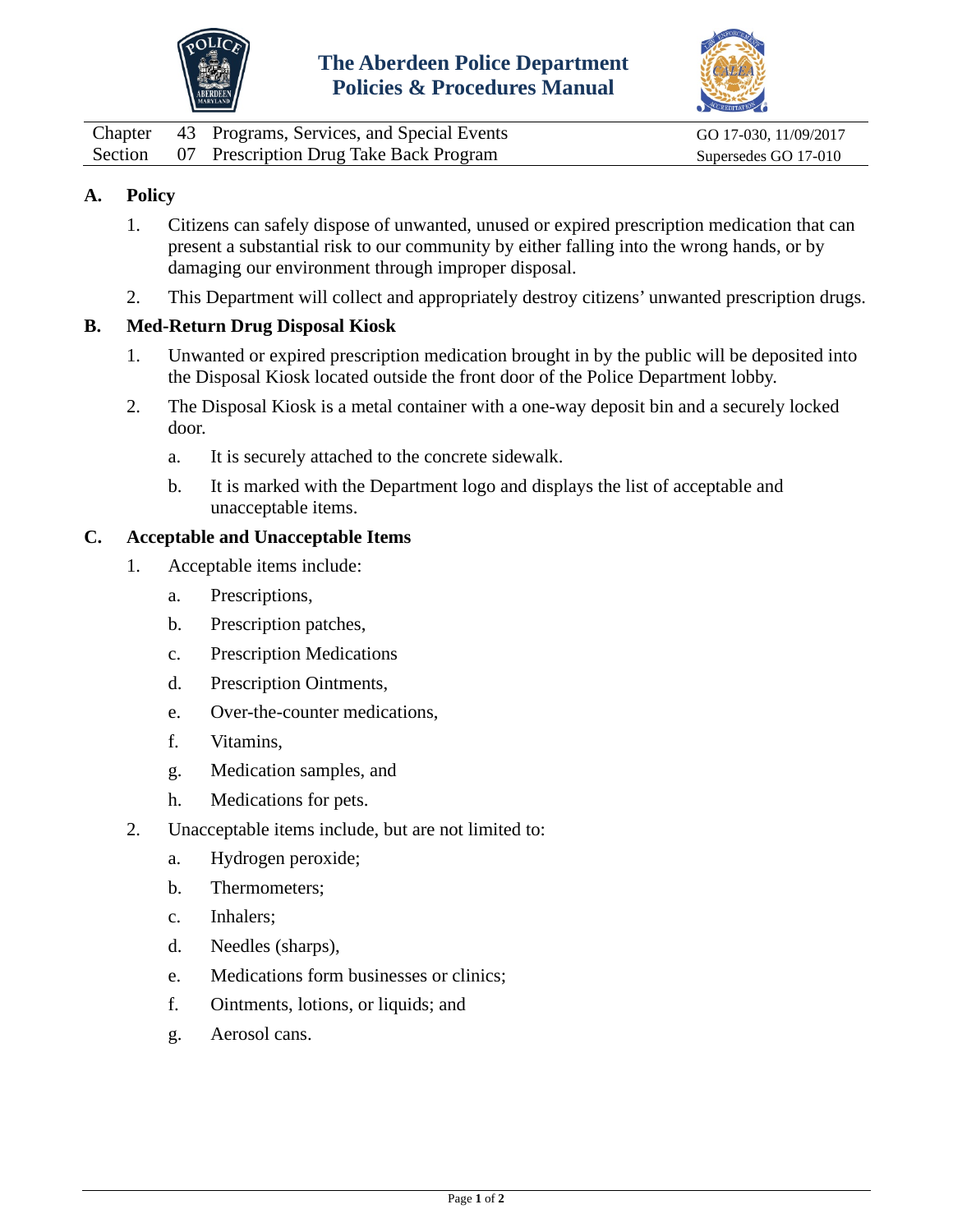



Chapter 43 Programs, Services, and Special Events GO 17-030, 11/09/2017<br>Section 07 Prescription Drug Take Back Program Supersedes GO 17-010

07 Prescription Drug Take Back Program Supersedes GO 17-010

## **D. Police Department Responsibilities** (81.1.1h)

- 1. Once a week, the CDS Property Officer will empty the kiosk of all materials, and at least one member of Command Staff will be present to observe the process.
- 2. Procedure
	- a. The CDS Property Officer shall:
		- 1) Remove the contents of the kiosk;
		- 2) Weigh the contents;
		- 3) Examine the contents;
			- a) Remove any illegal CDS and process according to Department Policy;
		- 4) Package and seal the contents for destruction; and
		- 5) Place the package in the CDS Evidence Room.
	- b. The CDS Property Officer and the member of Command Staff shall initial the sealed package.
	- c. The CDS Property Officer shall record in a Drug Take-Back Log:
		- 1) Date and time of the process;
		- 2) Weight of the contents;
		- 3) Comments, if any; and
		- 4) Name of Command Staff who observed the CDS Property Officer process the contents.
- 3. Disposal of Contents
	- a. The Evidence Officer will have the contents destroyed according to *Department Policies and Procedures Chapter 30.05 Releasing or Disposing of Property*.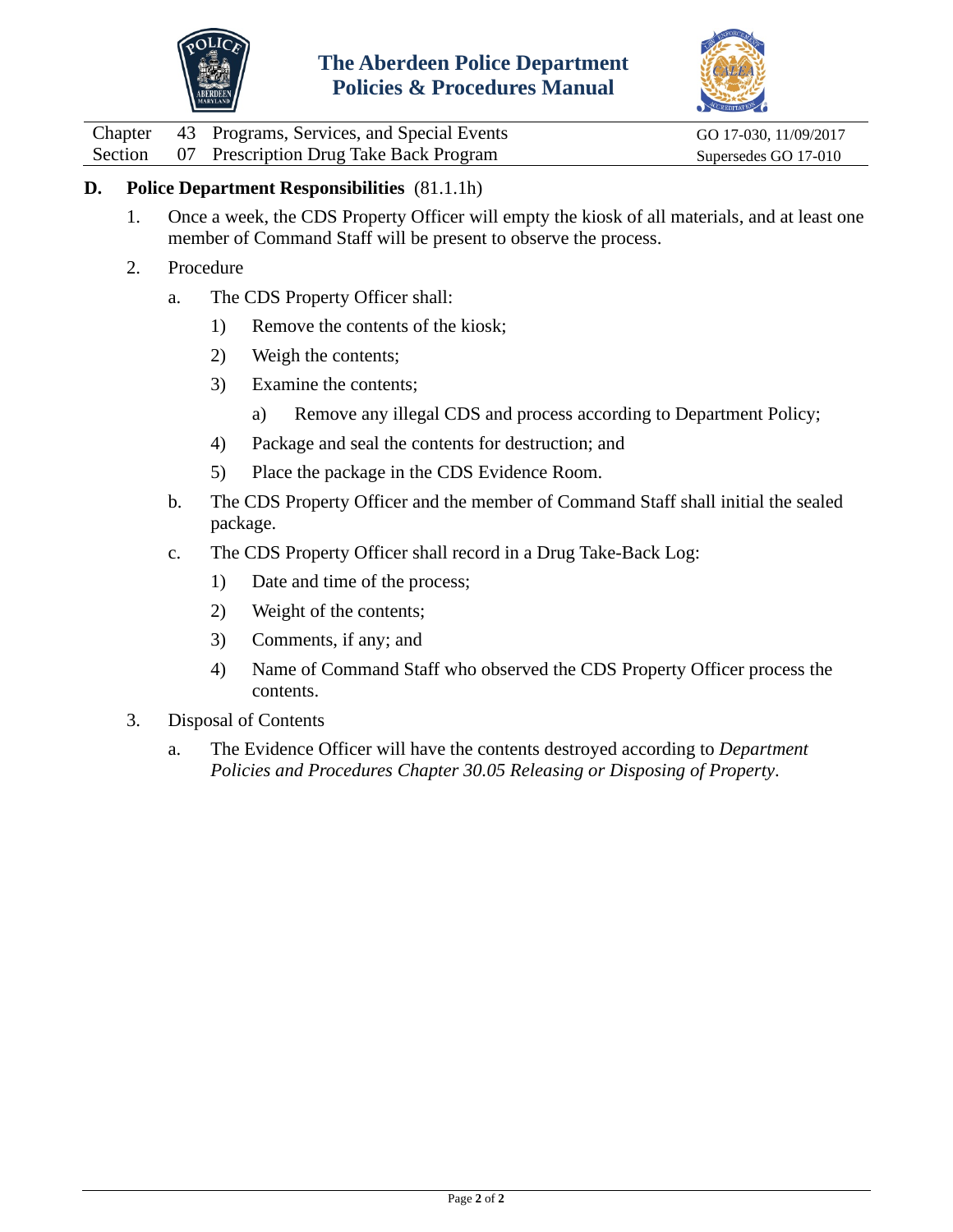



<span id="page-15-0"></span>Chapter 43 Programs, Services, and Special Events GO 17-031, 11/09/2017 Section 08 E-Commerce Safe Exchange Zone Program Supersedes GO 17-013

## **A. Policy**

- 1. The Department lobby shall be designated as an E-Commerce Safe Exchange Zone.
- 2. Citizens are invited to meet in the Department lobby, complete legal internet transactions (etransactions), and leave.

#### **B. The Program**

- 1. The Police Department offers only the use of the lobby to conduct their private internet transactions (e-transactions).
- 2. The lobby is offered because transactions can be monitored by camera surveillance,
- 3. Police Officers and Employees are not allowed to assist with any citizens' e-transactions that take place in the lobby.
- 4. Persons who use the lobby for e-transactions shall not be permitted to store any items at the Police Department or at the City of Aberdeen ("City Hall") building.
- 5. Prohibited Transactions include but are not limited to the sale of weapons, contraband, drugs, stolen items, any property that is considered illegal in the State of Maryland, and any property that could present a danger to Police Department personnel or to the public.

#### **C. Department Personnel Responsibilities**

- 1. Police Officers will intervene only in emergency situations or disruptions in the lobby area.
- 2. Police Communications Officers will
	- a. Receive notification from transacting parties in the lobby that they are going to conduct an e-transaction.
	- b. Identify the item(s) included in the transaction.
	- c. Record the event in CAD as an E-Commerce Safety Zone transaction.
- 3. Sr. Administrative Specialist will record the number of transactions in a report to the Chief of Police.

#### **D. Prohibited Activity**

- 1. Department personnel shall not participate in any part of the transactions, including but not limited to:
	- a. Acting as witness
	- b. Acting as broker
	- c. Giving legal advice
	- d. Settling civil disputes that may be related to the transaction.

### **E. Notifying the Public about the Program**

- 1. Brochures will be produced and maintained in the lobby and distributed to the community.
- 2. Department website and social media will advertise the program.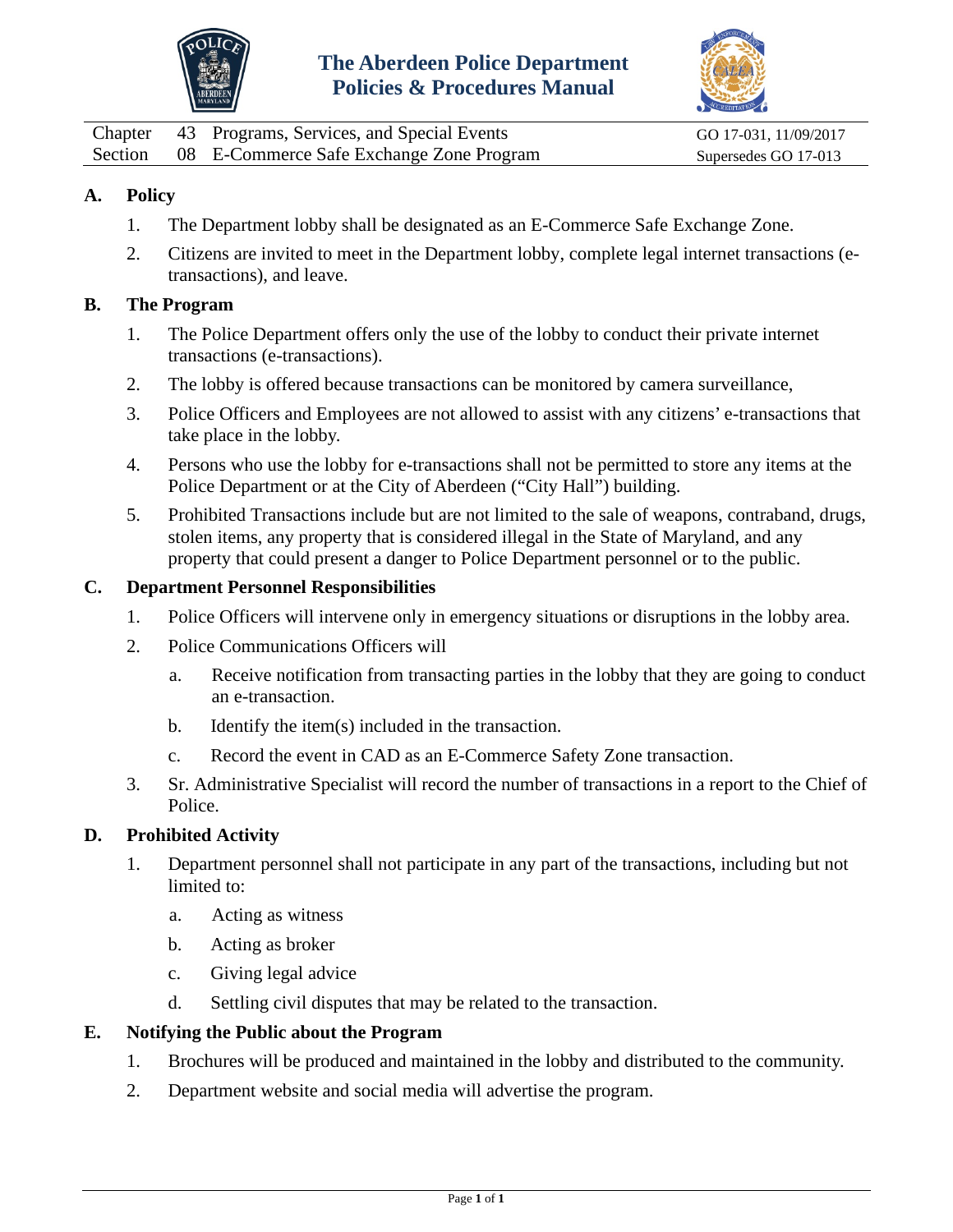



<span id="page-16-0"></span>Chapter 43 Programs, Services, and Special Events GO 18-048, 07/03/08 Section 09 Internship Program Supersedes GO 18-041

## **A. Policy**

- 1. The Aberdeen Police Department will actively participate in an Internship Program for college students.
- 2. The Chief of Police will authorize Internships on a case-by-case basis, to limit the impact on the Department's operations.

### **B. Student Interns**

- 1. Interns will receive no monetary payment for participation.
- 2. Interns are not sworn officers and shall perform only duties and activities that do not require sworn status.
- 3. Interns are responsible for coordinating with the college regarding college credits.

### **C. Program Content**

- 1. Interns will observe and participate in designated activities within the Department.
- 2. Interns will become familiar with the Law Enforcement Code of Ethics and essential Policies & Procedures.
- 3. Interns will participate in Ride-Alongs as part of the Internship.

#### **D. Program Responsibility and Coordination**

- 1. The Administrative Lieutenant is responsible for designing the student Intern's schedule and overseeing the Intern's progress through the Intern's stay with the Department.
- 2. Scheduling
	- a. A schedule of activities will be developed, for each Intern.
		- 1) The schedule will identify the dates, times, locations, and number of hours the Intern will work on/in each shift, unit or division within the agency.
	- b. Each shift, unit, or division commander involved will be consulted to ensure there is no conflict with the scheduling of a student Intern.
	- c. A copy of the schedule will be sent to the following:
		- 1) The student Intern; and
		- 2) Each shift, unit, or division commander listed on the schedule
	- d. The schedule may change during the Internship, depending upon officer availability and the Intern's class schedule.

#### **E. Internship Ride-Along Responsibilities and Guidelines**

- 1. Administrative Lieutenant/Program Coordinators' Responsibilities
	- a. The Coordinator shall have the Intern sign Form 32 Ride-Along Program Consent and Release before the Intern can participate in any Ride-Along.
	- b. The Coordinator shall issue the Intern a protective vest before the Intern can participate in any Ride-Along, unless the Intern chooses to remain in the vehicle throughout the duration of the Ride-Along.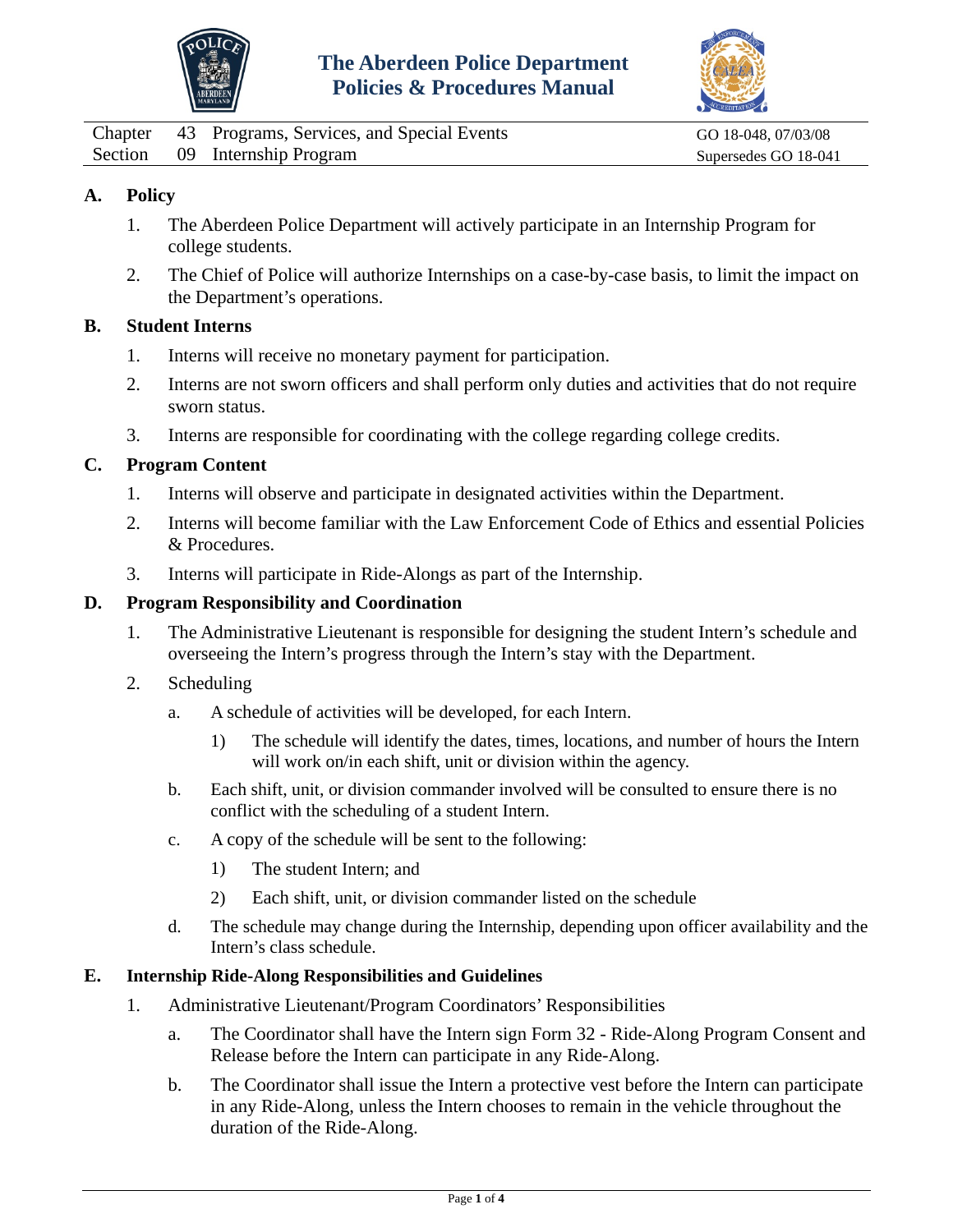



|  |  | Chapter 43 Programs, Services, and Special Events |  |  |  |  |
|--|--|---------------------------------------------------|--|--|--|--|
|--|--|---------------------------------------------------|--|--|--|--|

GO 18-048, 07/03/08 Section 09 Internship Program Supersedes GO 18-041

- 2. Supervisors' Responsibilities
	- a. Supervisors may cancel the Ride-Along before it begins or at any time during the Ride-Along if, in their opinion:
		- 1) Police activity may be impeded;
		- 2) The Intern is inappropriately dressed;
		- 3) Staffing levels are not adequate; or
		- 4) Other reason(s) as deemed appropriate by the supervisor, including inappropriate behavior of the Intern that would make a Ride-Along inappropriate
	- b. If the supervisor deems that it is appropriate for a Ride-Along to be canceled, the supervisor shall notify his or her chain of command of the reason(s) for the cancellation.
- 3. Officers'Responsibilities
	- a. Officers are responsible for the safety of the Intern, and should not intentionally involve the Intern in a dangerous situation.
	- b. Officers shall use their best judgment in determining when they will permit an Intern to exit the vehicle on a call.
	- c. Officers shall ensure that the Intern is wearing a protective vest throughout the duration of the Ride-Along, if the Intern will be exiting the vehicle during any stops.
	- d. Officers shall ensure that the Intern is wearing visible identification that indicates the participant is an Intern.
	- e. Officers shall ensure that the Intern is wearing a seatbelt when the vehicle is moving, throughout the duration of the ride- along.
	- f. Officers are prohibited from engaging in a pursuit while a Ride-Along participant is in the vehicle.
	- g. Officers may permit an Intern to enter private residences only when the officer obtains express permission of the owner or occupant.
	- h. When the officer receives an emergency assignment, the officer may respond with or without the Intern.
		- 1) If the call is dangerous (robbery, pursuit, etc.), the officer may have the Intern exit the vehicle at a safe location prior to responding to the scene.
		- 2) The officer may take the Intern to a safe location (e.g. fire station, restaurant, etc.) until the emergency assignment or determining event is completed.
		- 3) The officer shall notify Communications and relay the Intern's location.
		- 4) The officer will pick up the Intern when the officer clears the call, or another officer will pick up the Intern as soon as possible.
	- i. Officers may terminate a Ride-Along at any time and shall document the reasons the Ride-Along had to be terminated.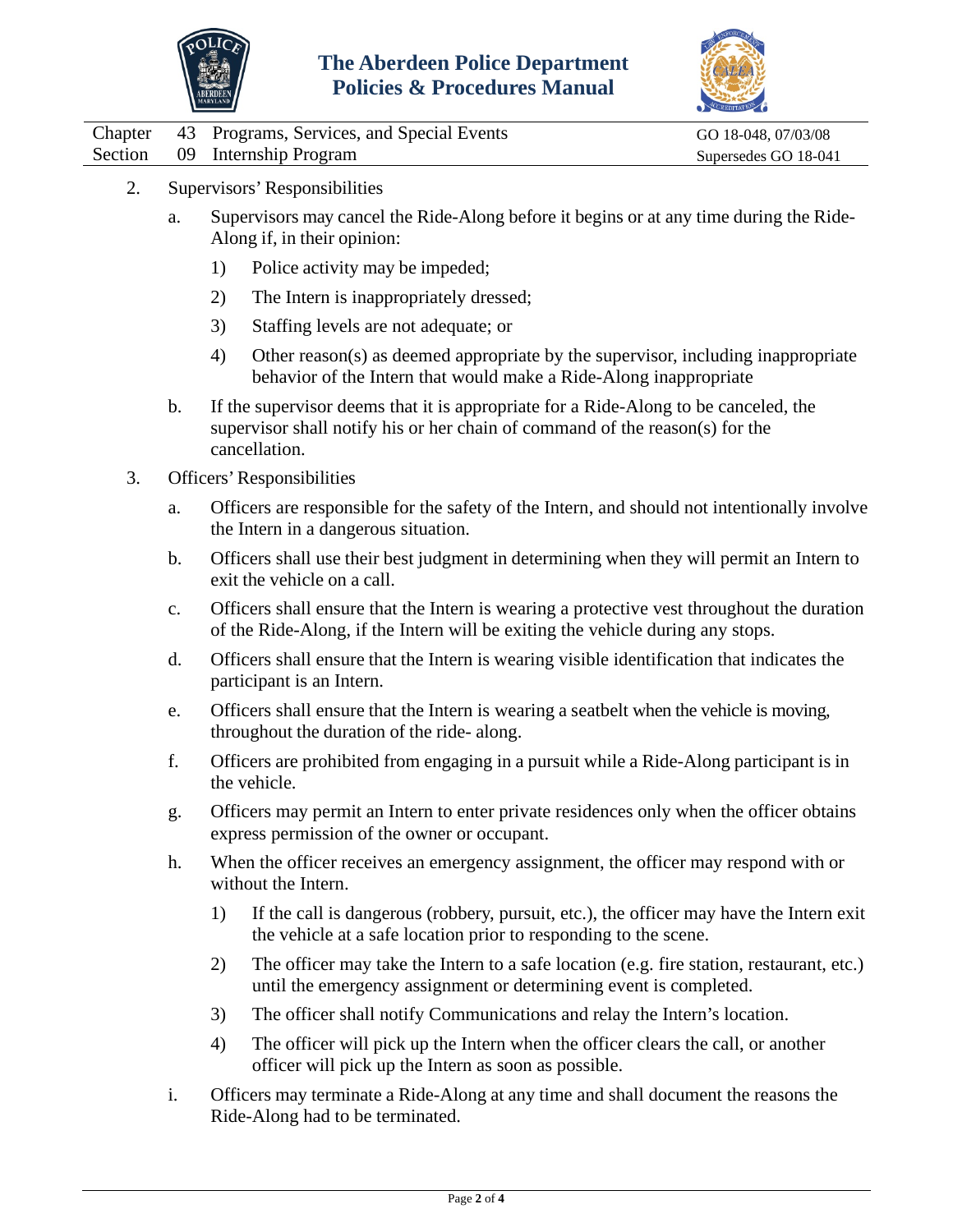



Chapter 43 Programs, Services, and Special Events GO 18-048, 07/03/08

Section 09 Internship Program Supersedes GO 18-041

- 4. Interns' Responsibilities
	- a. Interns shall follow all guidelines stated in this policy.
	- b. Interns shall be in good physical and mental health, to ensure the officer's safety.
	- c. Interns shall present themselves in a clean, neat, and respectful manner.
		- 1) Failure to do so may result in the cancellation of the Ride-Along.
	- d. Interns shall wear a ballistic vest when with a sworn officer.
	- e. Interns shall at all times comply with all directions given by the officer while the Intern is riding with and/or observing the officer while the officer is performing police duties.
	- f. Interns shall not engage in conversation with victims, suspects, witnesses, or any other persons encountered during the Ride-Along.
	- g. Interns are observers only and shall not become involved physically with anyone or in law enforcement activities unless:
		- 1) An officer's safety is an issue; or
		- 2) The Intern is directed by an officer to do so.
	- h. Interns should remain in or return to the police vehicle during dangerous and sensitive situations (e.g. homicides, sex crimes, deaths, etc.), during an emergency call for service, and any time the officer directs the Intern to remain in or return to the vehicle.
	- i. Interns shall keep all information learned during their Ride-Along confidential.
	- j. Interns may be subpoenaed to testify in court as a witness.
	- k. Prohibitions
		- 1) Interns are prohibited from using the communications system radio, except in extreme emergency situations.
		- 2) Interns are prohibited from accompanying the officer during the execution of a search warrant.
		- 3) Interns are prohibited from using any personal mobile communication devices at any time to take photos or to make a video and/or audio recording. Devices include but are not limited to
			- a) Cellular telephones;
			- b) PDAs;
			- c) Laptops or tablets (e.g. iPad); or
			- d) Cameras.
		- 4) Interns are prohibited from sending texts, tweets, and/or post to social media during the Ride-Along, unless the officer allows the communication.

### **F. Removal from the Program**

1. An Intern may be removed from the program at any time, if circumstances require such action for the benefit of the Department.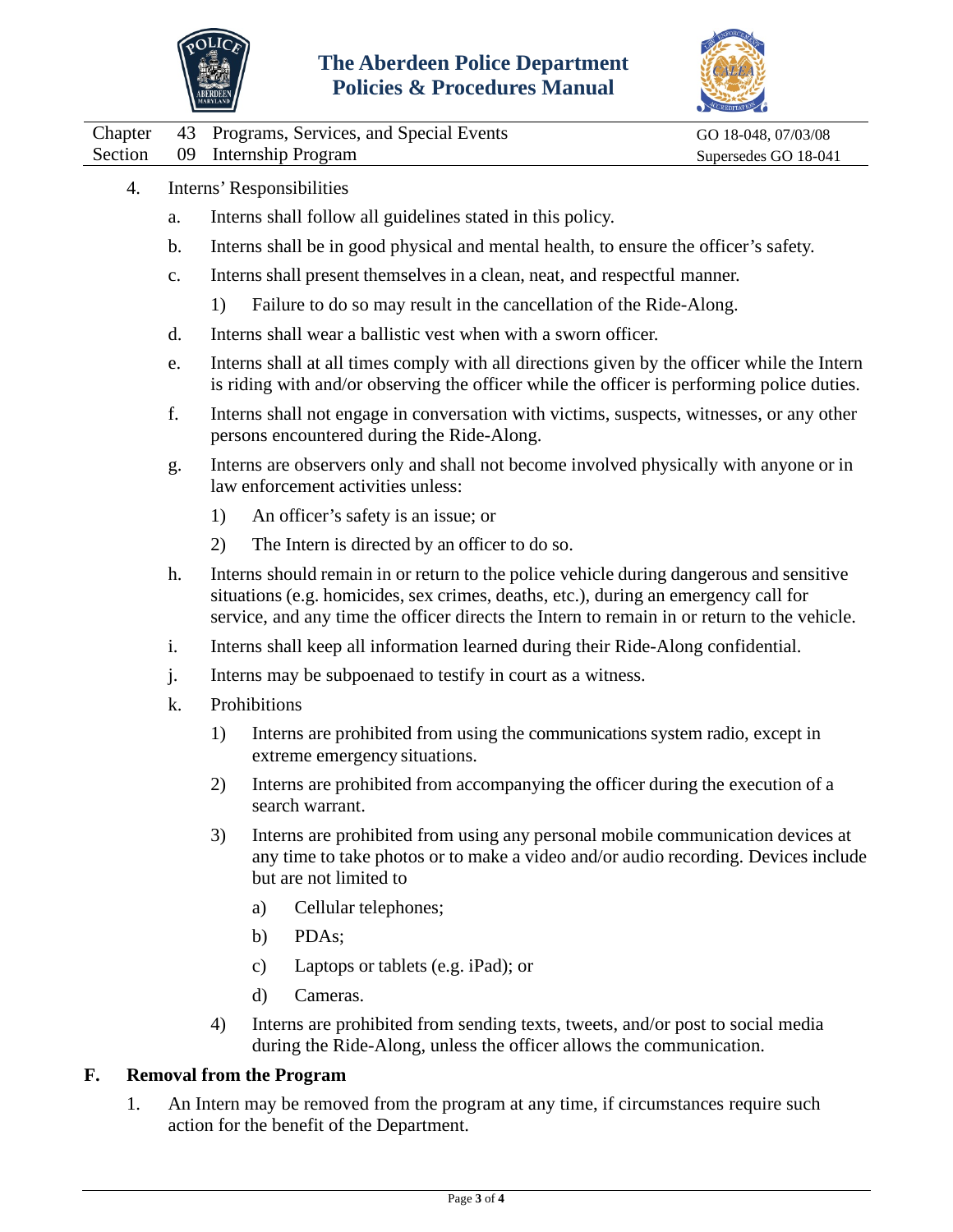



| Chapter | 43 Programs, Services, and Special Events                                        | GO 18-048, 07/03/08  |
|---------|----------------------------------------------------------------------------------|----------------------|
|         | Section 09 Internship Program                                                    | Supersedes GO 18-041 |
|         | Decommondations for removal shall be written and submitted to the Administrative |                      |

- a. Recommendations for removal shall be written and submitted to the Administrative Lieutenant.
- 2. The Chief of Police will make the final determination to remove the Intern from the program.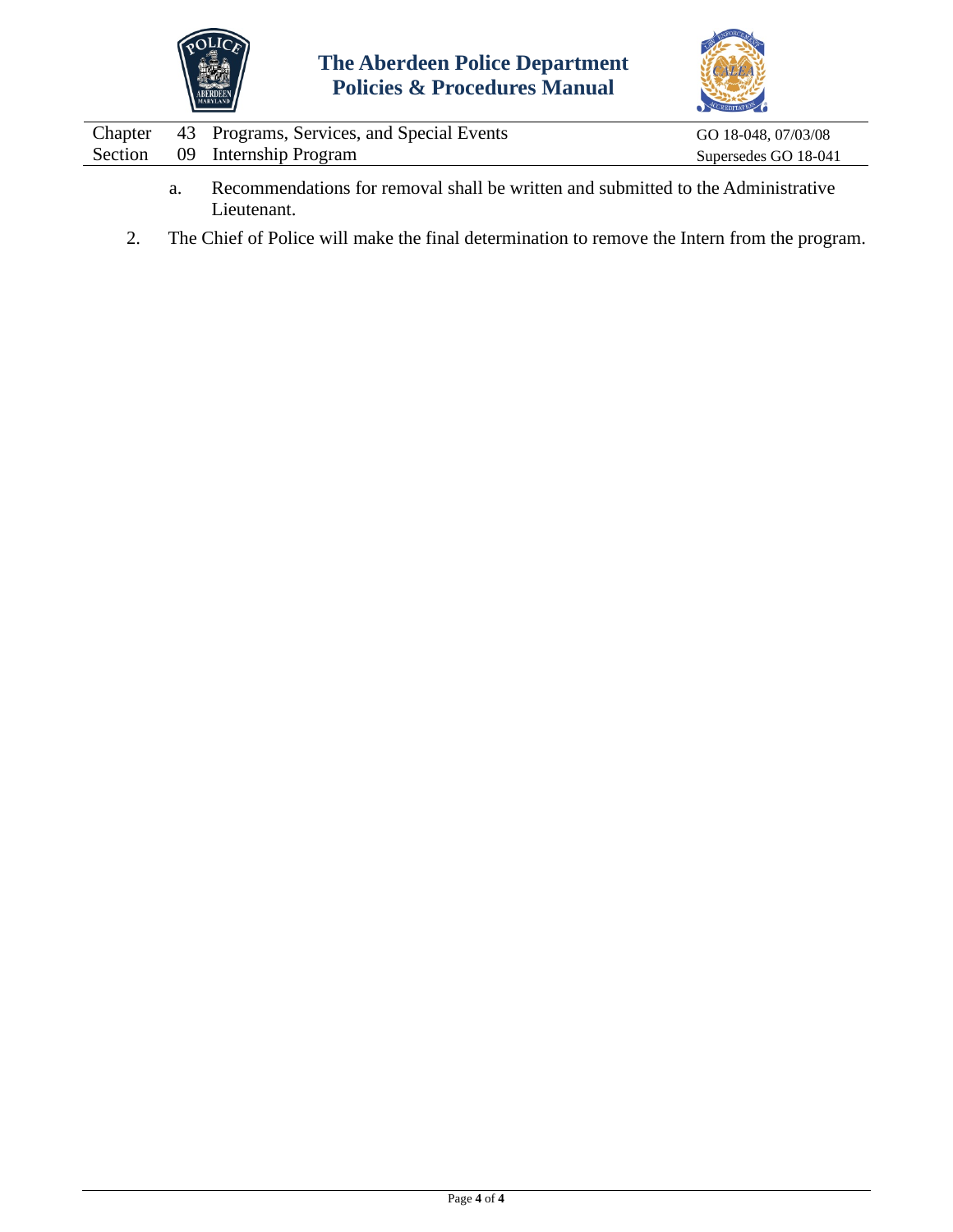



<span id="page-20-0"></span>

|  | Chapter 43 Programs, Services, and Special Events | GO 20-019, 08/19/2020 |
|--|---------------------------------------------------|-----------------------|
|  | Section 10 Investigative Task Forces              | Supersedes GO 18-067  |

1. The Department participates in law enforcement multi-agency investigative task forces in adjoining jurisdictions.

### **B. Participation in a Task Force**

1. The Chief of Police will determine the Department's level of commitment to any multiagency investigative task force.

#### **C. Obligations and Responsibilities**

1. The Chief of Police shall enter into a written agreement which shall determine the Department's obligations and responsibilities to a multi-agency task force.

## **D. Task Force Requirements**

- 1. The purpose of the task force; (42.2.4a)
	- a. The type of activity to be investigated;
- 2. The jurisdictional boundaries;
- 3. The scope of authority;
- 4. Supervision of the task force; (42.2.4b)
- 5. Identification of resources available for use in task force operations including: (42.2.4d)
	- a. Staffing;
	- b. Equipment;
	- c. Facilities; and
	- d. Funding;
- 6. Officer safety information; and (42.2.4e)
- 7. Identification procedures for task force participants. (42.2.4f)

#### **E. Evaluating Results and Need for Continued Participation** (42.2.4c)

1. The Chief of Police will receive and review periodic and annual reports from the investigative task force(s) and will evaluate the need for continued participation.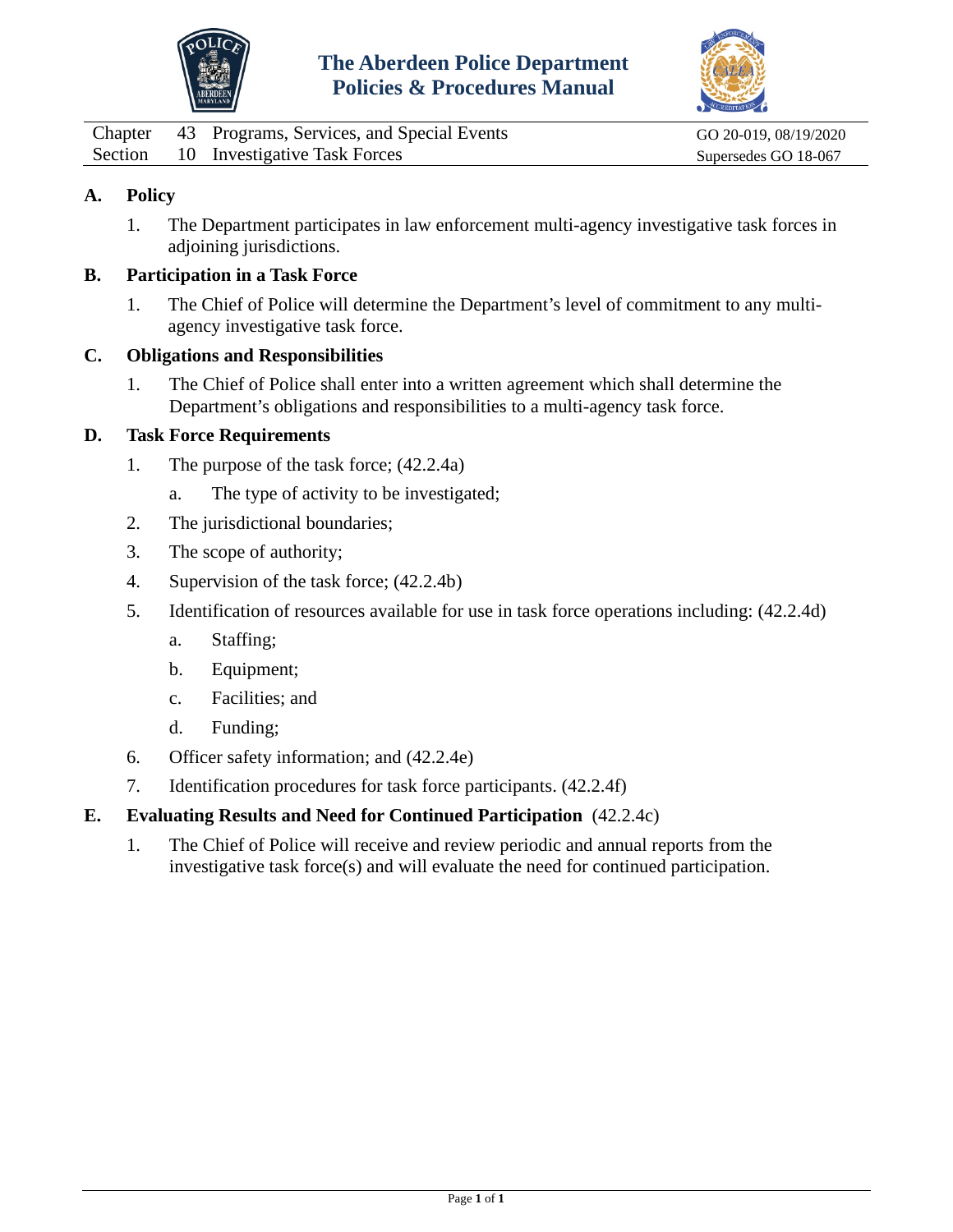



<span id="page-21-0"></span>

|  | Chapter 43 Programs and Services | GO 19-026, 07/18/2019 |
|--|----------------------------------|-----------------------|
|  | Section 11 Accreditation Program | Supersedes GO 18-081  |

- 1. It is the policy of the Department to maintain internationally accredited status by meeting and exceeding the CALEA (Commission on Accreditation for Law Enforcement Accreditation) accreditation standards.
- 2. Maintenance of accreditation is a shared responsibility of everyone in the Department.

## **B. Definitions**

- 1. Accreditation—A certification process in which an agency or institution meets a body of professional standards.
- 2. CALEA—Commission on Accreditation for Law Enforcement Agencies, Inc., the international law enforcement accrediting body.
- 3. CRLEAA—Chesapeake Region Law Enforcement Accreditation Alliance, a regional group of law enforcement professionals from Maryland, District of Columbia, Northern Virginia and Delaware.
- 4. Mock Assessment—A stringent, but voluntary, quality control review of an agency by knowledgeable practitioners (Assessors from outside agencies, and accreditation managers of CRLEAA) who act in the role of assessors.
- 5. Procedure—Directions about how the employee will carry out a requirement or assignment.
- 6. Proofs of Compliance—Verification by documentation that the agency fully complies with the letter and spirit of an accreditation standard through its policies, procedures, and actions.
- 7. Site-Based Assessment—The official on-site review of an agency by a team of trained and certified assessors appointed by the CALEA.

### **C. Accreditation Time Periods**

- 1. The accreditation assessment cycle is four years.
- 2. Each assessment year begins May  $1<sup>st</sup>$  and ends April 30<sup>th</sup> of the following year.

## **D. The Process of Proving Compliance with CALEA Standards**

- 1. Each CALEA standard requires a procedure.
	- a. The procedure is in the *Policies & Procedures Manual,* or is demonstrated through regular practice.
- 2. Records and documentation resulting from following and carrying out procedures are proofs of compliance.

## **E. Process of Submitting Proofs of Compliance**

- 1. At the beginning of each assessment year, the Accreditation Manager shall distribute a comprehensive list of periodic reports, reviews, and documented activities to the personnel most responsible for those activities.
	- a. The Accreditation Manager shall send regular reminders to affected personnel, to submit required activities, reports, and proofs of compliance.
- 2. The persons or designees who receive the lists shall, during the assessment year and before the end of each assessment year, submit to the Accreditation Manager every item on the list; or shall allow the Accreditation Manager to obtain the item directly.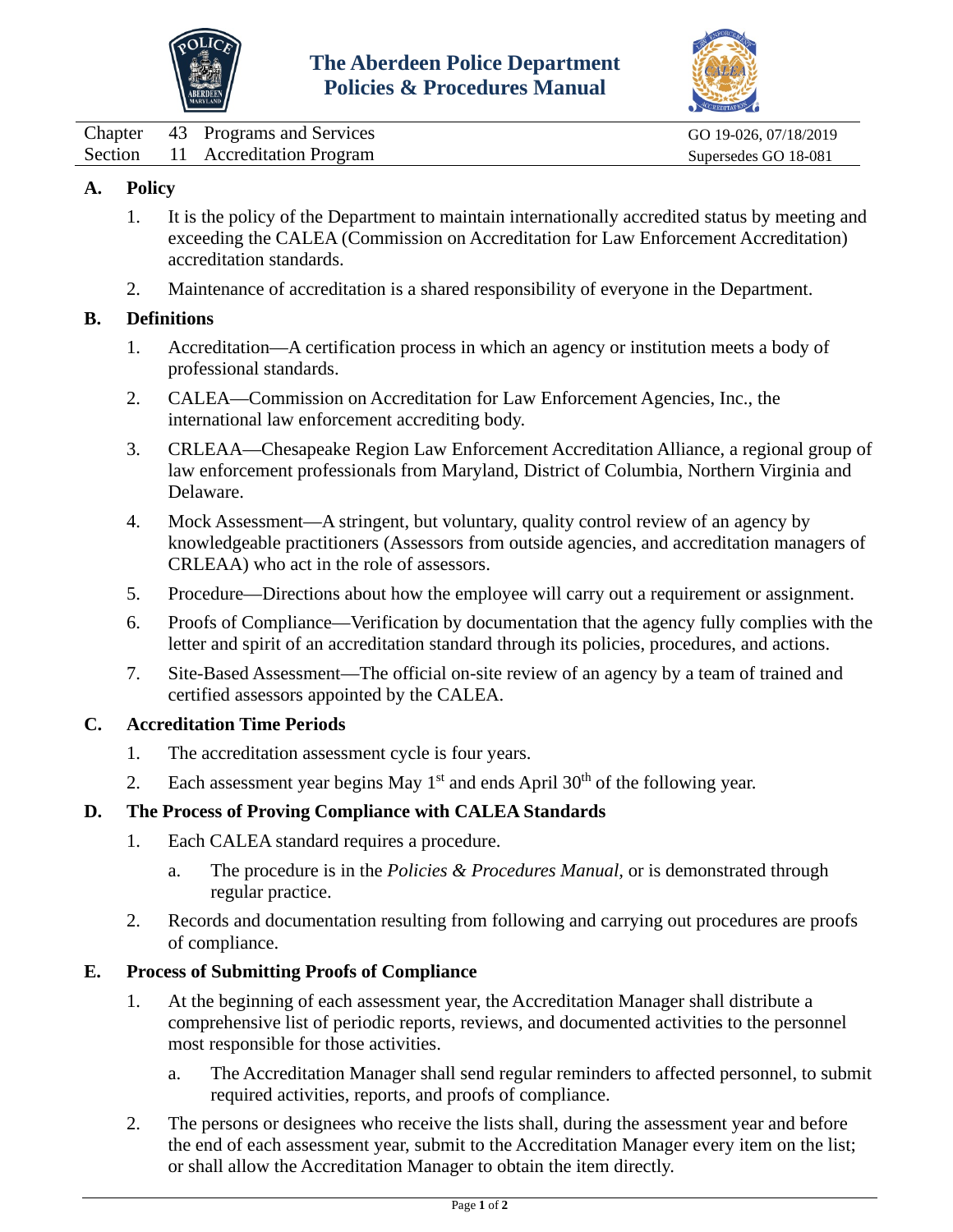



Chapter 43 Programs and Services GO 19-026, 07/18/2019

Section 11 Accreditation Program Supersedes GO 18-081

## **F. Responsibilities of Department Personnel**

- 1. All employees shall cooperate with the Accreditation Manager.
- 2. All personnel shall participate in the accreditation process directly or indirectly by:
	- a. Following procedures in *The Aberdeen Policies & Procedures Manual*;
	- b. Completing the forms and administrative reports required in the policies  $\&$  procedures; and
	- c. Ensuring that all related documentation is forwarded to the Accreditation Manager.
- 3. Requests from the Accreditation Manager for reports, documentation, and other proofs of compliance shall be considered a priority and shall be submitted in a timely manner.
	- a. Employees shall submit as requested, on a specified date or otherwise in a timely manner before the end of each assessment year, all necessary annual, semi-annual, quarterly, monthly, weekly, and daily reports, documentation, or other proofs of compliance as required by policy and Accreditation standards.
	- b. Employees encountering difficulties with meeting scheduled due dates for submitting proofs of compliance shall notify the Accreditation Manager and explain the difficulties.
- 4. Division Commanders are responsible for ensuring the continued compliance with all policies, procedures, and applicable standards by employees under their command.

### **G. Accreditation Manager**

- 1. The Accreditation Manager has the ultimate responsibility for facilitating and coordinating the Department's compliance with CALEA standards.
- 2. By authority of the Chief of Police, the Accreditation Manager shall be permitted to operate outside the normal chain of command to discharge the responsibility of ensuring the success of the accreditation process and the continued compliance with all standards.
- 3. The Accreditation Manager shall have direct access to all employees whose expertise or assistance is required for the successful operation of the accreditation process.
- 4. The Accreditation Manager shall ensure the Chief of Police is regularly updated and briefed on accreditation related activities and dynamics.

### **H. Accreditation Training**

- 1. Familiarization with the accreditation program and process shall be presented to new employees and volunteers as part of the New Employee Orientation. (33.5.3a)
- 2. The Accreditation Manager shall have and maintain specialized knowledge of the accreditation process. (33.5.4)
	- a. The Department employee assigned to the position shall receive specialized accreditation manager training through CALEA or CRLEAA.
- 3. The Accreditation Manager shall attend a CALEA Training Conference at least once a year and CRLEAA meetings every quarter for continuing education and updating of needed knowledge and skills. (33.5.4)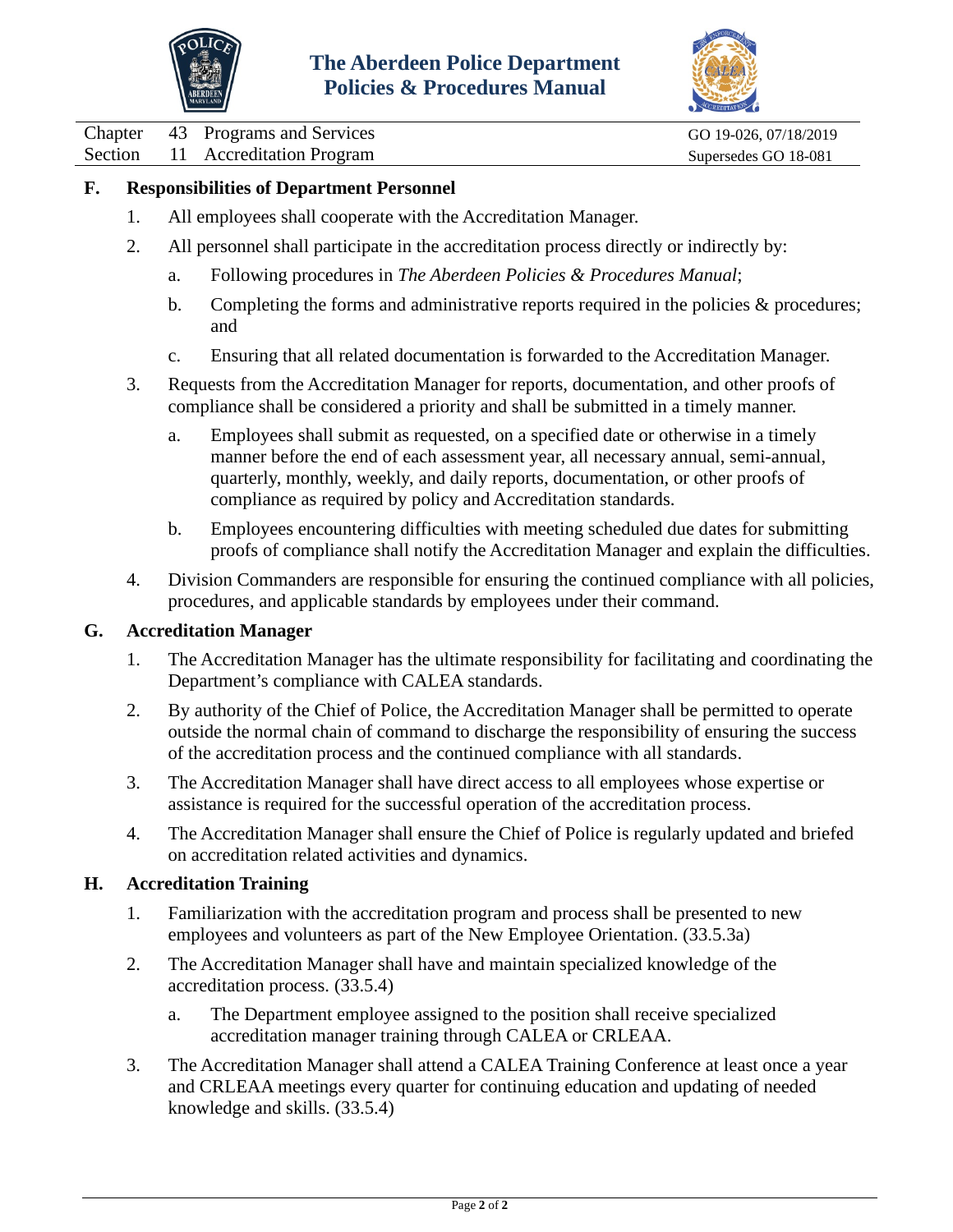



<span id="page-23-0"></span>

| Chapter | 43 Programs, Services, and Special Events | GO 18-097, 12/20/2018 |
|---------|-------------------------------------------|-----------------------|
|         | Section 12 Awards and Recognition Program | Supersedes GO 14-085  |

## **A. Policy** (26.1.2)

- 1. This Department recognizes the value of encouraging and recognizing superior performance in job duties as well as meritorious and heroic acts performed by employees and citizens.
- 2. This Department shall:
	- a. Award appropriate commendation to employees and citizens who perform commendable acts of valor and meritorious service; and
	- b. Recognize employees and citizens who demonstrate excellence in duty and service.

#### **B. List of Awards and Recognition**

- 1. Emailed Recognition
- 2. Employee of the Month
- 3. Community Service Certificate of Appreciation **(New in 2019)**
- 4. Chief's Letter of Recognition
- 5. Certificate of Recognition **(New in 2019)**
- 6. Certification of Appreciation **(New in 2019)**
- 7. Certification of Commendation **(New in 2019)**
- 8. Chief's Citation
- 9. Unit Citation
- 10. Meritorious Service Award
- 11. Medal of Valor
- 12. Lifesaving Award
- 13. Purple Heart

#### **C. Recognitions**

- 1. Emailed Recognition
	- a. Supervisors and employees are encouraged to recognize and thank fellow employees for their exemplary service by praising employees in an email sent to all Department personnel (*allpdusers*).
- 2. Employee of the Month
	- a. Awarded to a Department employee who exceeded expectations, demonstrated expert proficiency, and/or exhibited consistently the highest possible level of performance during the previous month.
	- b. Nominated by an employee or supervisor by detailing the performance on a Form 37 and submitting the form through the chain of command to the Chief of Police.
	- c. Certificate is presented to employee at the following monthly staff meeting.

#### **D. General Nomination Procedures for Awards**

1. Anyone who has personal knowledge of an incident, for which an award to an employee or a citizen is appropriate, is encouraged to nominate the employee or citizen for an award.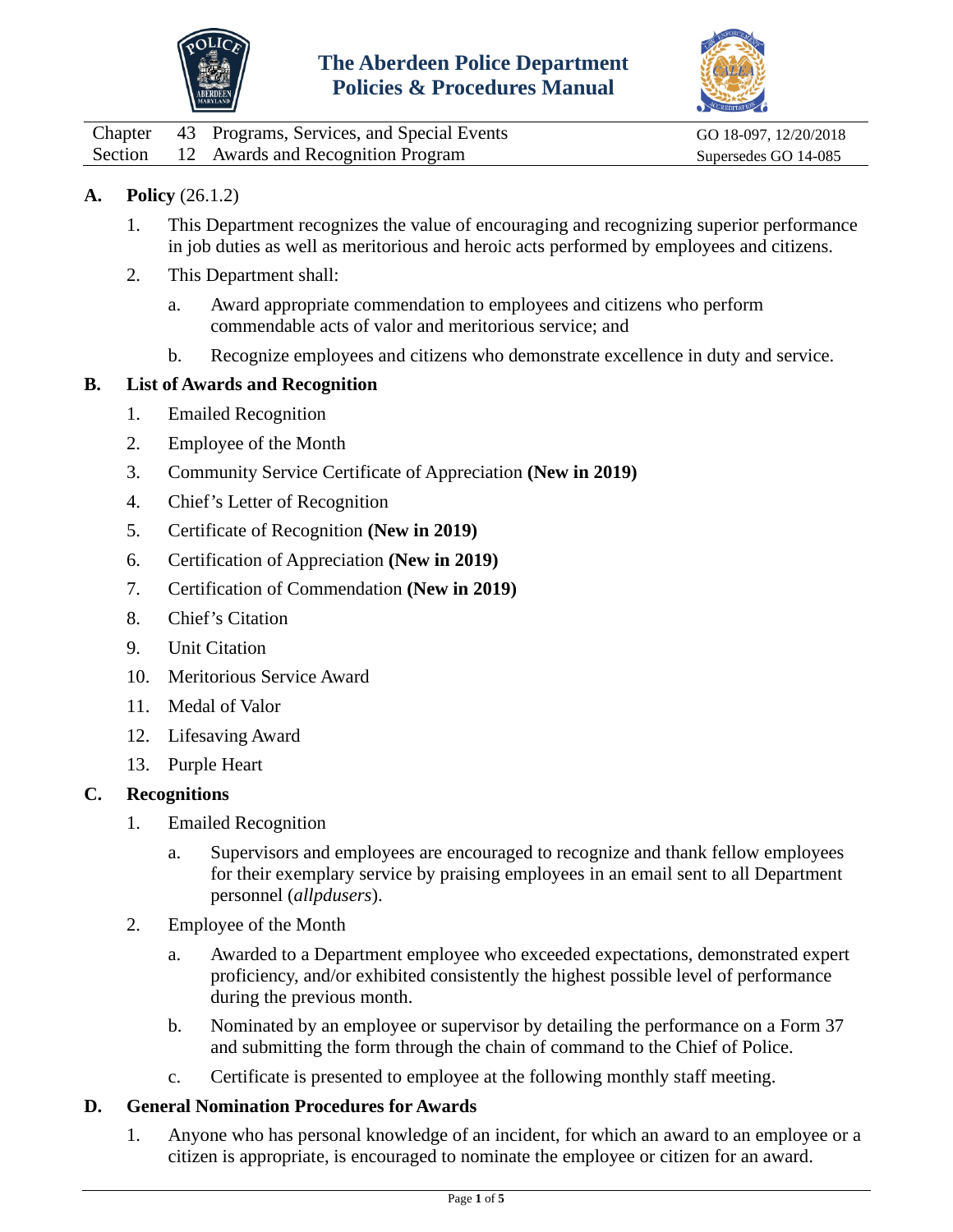



|  | Chapter 43 Programs, Services, and Special Events | GO 18-097, 12/20/2018 |
|--|---------------------------------------------------|-----------------------|
|  | Section 12 Awards and Recognition Program         | Supersedes GO 14-085  |

- 2. Supervisors are encouraged to nominate all employees who meet the criteria for awards.
- 3. Supervisors shall remind employees to submit nominations for awards to their supervisors.
- 4. Supervisors shall promptly assist employees with their nominations.
- 5. Supervisors shall submit all nomination packages to the Chair of the Awards Committee, by a date to be determined by the Chief of Police.
- 6. Exception to these Procedures
	- a. A Certificate of Appreciation and the Community Service Certificate of Appreciation may be presented to anyone approved by the Chief of Police:
		- 1) Employees may bring a recommendation, at any time, to the Chief of Police through the chain of command in writing or verbally; or
		- 2) The Chief of Police may directly recommend the award; and
		- 3) The Certificate may be presented by the Chief of Police, Deputy Chief of Police, or a Division Commander at any appropriate meeting or event outside of an official awards presentation ceremony.

### **E. Nomination Package**

- 1. Form 166 Award Nomination form, to prove the nominee is deserving of the designated award. Describe fully the events, actions, and activities on each line of the form:
	- a. Write a detailed description of the incident;
	- b. Describe the specific action of the nominee, and whether the duty was self-initiated or assigned;
	- c. State the duty status of the member at time of the incident or action;
	- d. Describe in detail whether the action was routine or beyond recognized limits of duty;
	- e. Add any other comments or information; and
	- f. List all accompanying documentation.
- 2. Accompanying documentation, to further prove the nominee is deserving of the designated award, should include but would not be limited to:
	- a. Statements and/or observations from witnesses or interested parties;
	- b. Incident reports;
	- c. Letters;
	- d. Memoranda; and
	- e. Award text for a specific award.
	- f. Select the recommended award by placing a mark in the box on the left side of the page next to the name of the award.

### **F. Awards Committee**

- 1. A Chair and Members of the Awards Committee shall be sworn officers and non-sworn employees appointed by the Chief of Police.
- 2. Duties of the Awards Committee: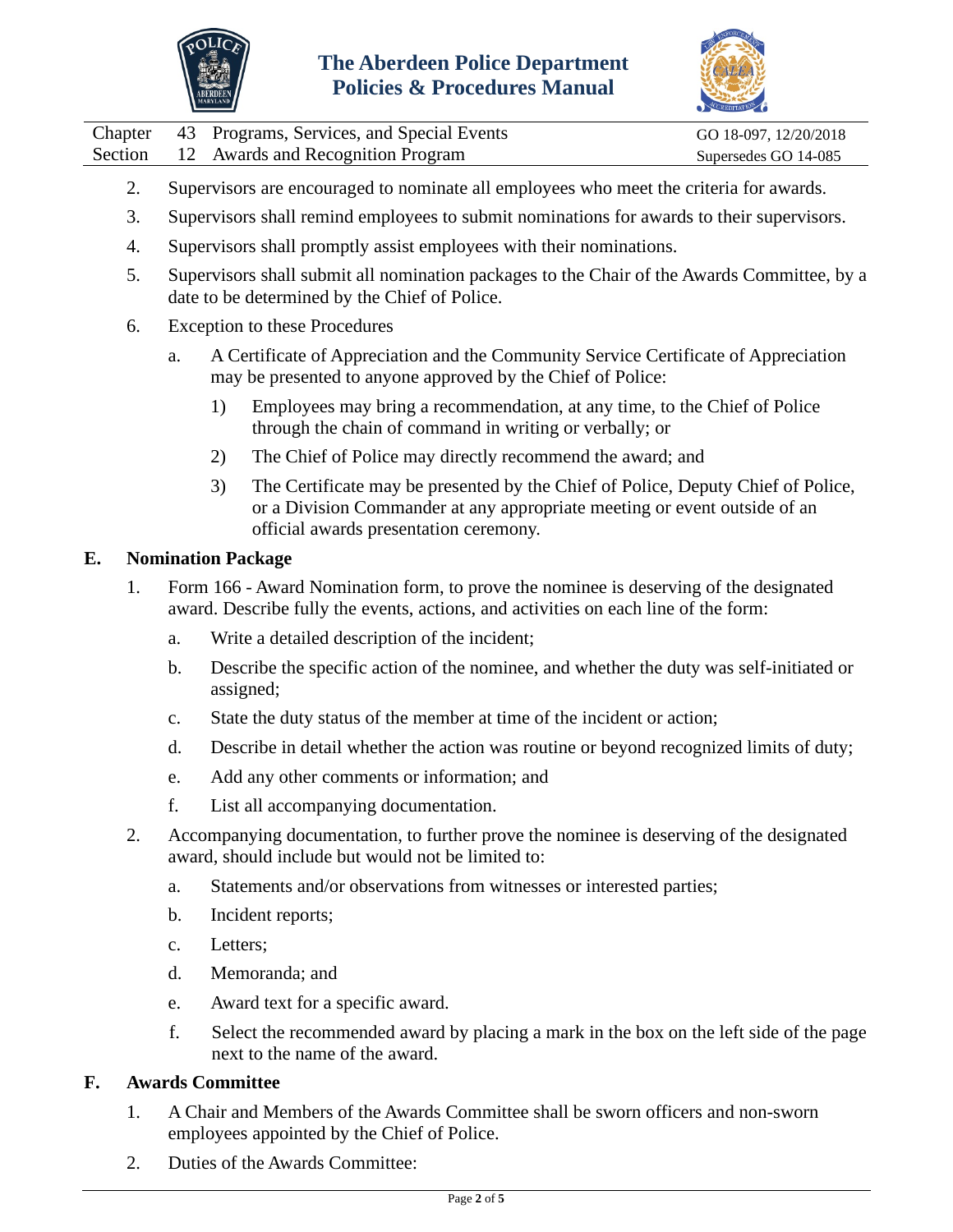



|  | Chapter 43 Programs, Services, and Special Events | GO 18-097, 12/20/2018 |
|--|---------------------------------------------------|-----------------------|
|  | Section 12 Awards and Recognition Program         | Supersedes GO 14-085  |

- a. Meet periodically to review Awards Nominations submitted;
- b. Review the recommended levels of awards;
- c. Agree upon an appropriate award recommendation that may or may not be the same as the award requested; and
- d. Submit all recommendations, with a suggested text of the award, to the Chief of Police.

## **G. Duties of Command Staff and Chief of Police**

- 1. Receive and review Awards Committee recommendations.
- 2. Select Awards recipients.

### **H. Awards Presentations Procedures**

- 1. The Chief of Police shall recognize and officially award recipients at a formal ceremony held at least every two years.
- 2. The Chief of Police shall:
	- a. Have the awards prepared; and
	- b. Set a date, place, and time for the Awards Presentation Ceremony.
- 3. The Sr. Administrative Specialist or designee shall write an Operation Plan and assign responsibilities for the following tasks:
	- a. Arranging for the venue;
	- b. Arranging for food and beverages, if the event will include a meal or refreshments;
	- c. Producing the Certificates and Letters;
	- d. Notifying awards recipients;
	- e. Notifying the PIO to advertise the event;
	- f. Arranging for a photographer;
	- g. Sending invitations;
	- h. Producing a written Program;
	- i. Reviewing with the Chief of Police and Command Staff the formality of the ceremony, readers, choreography, and order of the Program;
	- j. Arranging for the awards documents to be delivered, placed, and ready for presentation on the day of the ceremony; and
	- k. Directing and coordinating the activities on the day of the Ceremony.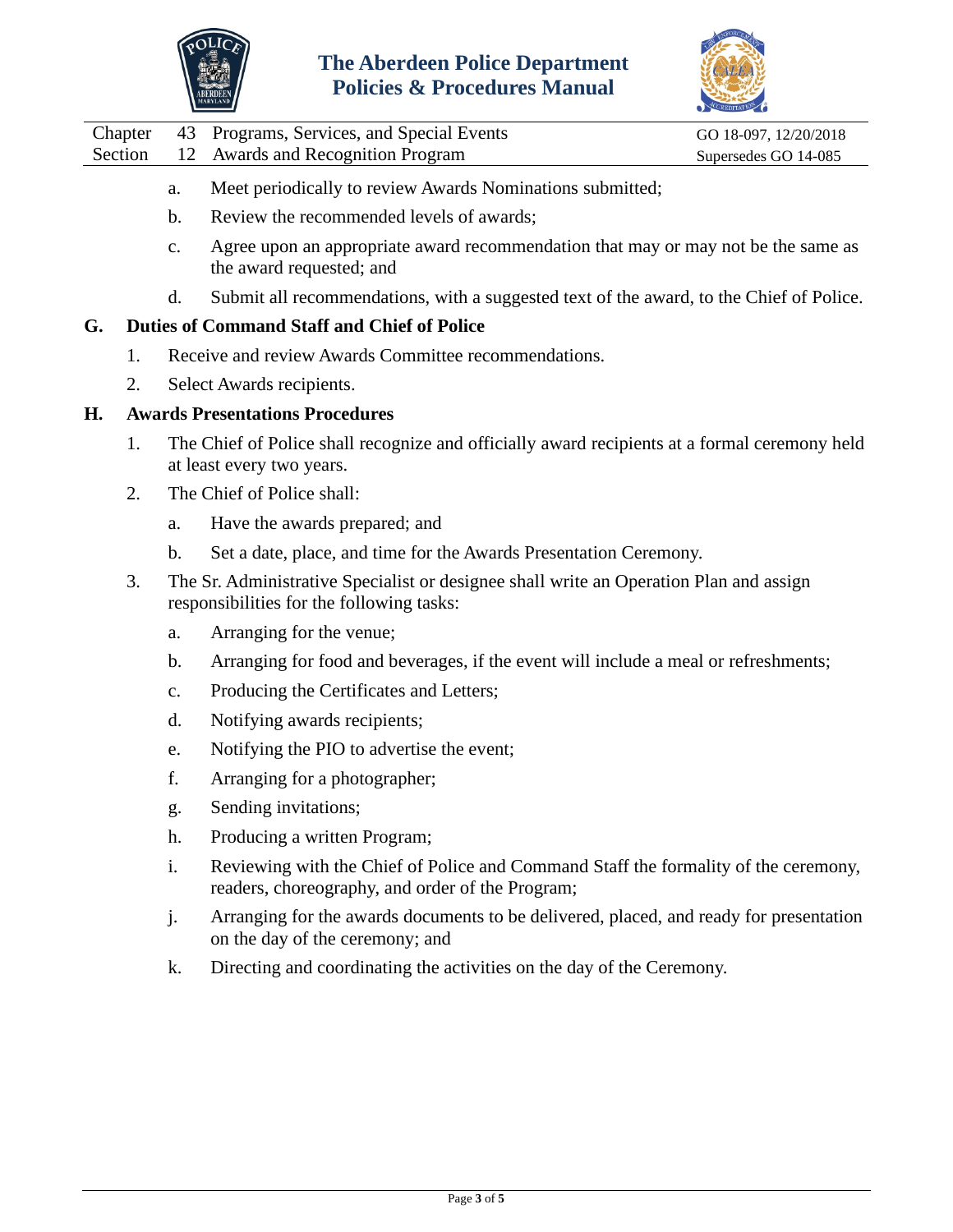



|  | Chapter 43 Programs, Services, and Special Events | GO 18-0 |
|--|---------------------------------------------------|---------|
|  | Section 12 Awards and Recognition Program         | Superse |

097, 12/20/2018  $edes GO 14-085$ 

# **I. Awards and Criteria** (26.1.2)

## 1. These awards are usually presented at the Awards Presentation Ceremony:

|                | <b>Name of Award</b>                                             | Criteria                                                                                                                                                                                                                                                                                                                                                                                                                                                                                                                                                                                                                                                                                                                                                                                 | Awardee<br><b>Receives</b> |
|----------------|------------------------------------------------------------------|------------------------------------------------------------------------------------------------------------------------------------------------------------------------------------------------------------------------------------------------------------------------------------------------------------------------------------------------------------------------------------------------------------------------------------------------------------------------------------------------------------------------------------------------------------------------------------------------------------------------------------------------------------------------------------------------------------------------------------------------------------------------------------------|----------------------------|
| $\mathbf{1}$   | <b>Community Service</b><br>Certificate of<br>Appreciation (NEW) | Awarded to an Aberdeen service area Business or a School or<br>School Classroom or School individuals (students or employees)<br>for:<br>Providing the community with commendable law<br>$\bullet$<br>enforcement assistance;<br>Providing the community with valuable safety<br>$\bullet$<br>communications;<br>A commendable law enforcement-related action;<br>$\bullet$<br>Providing commendable assistance to the Department<br>$\bullet$<br>regarding an investigation;<br>Providing extraordinary assistance or contributions to<br>$\bullet$<br>Department-sponsored community service project; or<br>For other commendable and honorable law enforcement<br>$\bullet$<br>service-related activities that members of the Department<br>felt a need to announce to the Community. | Certificate                |
| $\overline{2}$ | Chief's Letter of<br>Recognition                                 | Awarded to an employee who performed a commendable act<br>during his/her normal duties, which resulted in a favorable<br>image for the employee and the Department, but which did not<br>meet the criteria for an award in another category.                                                                                                                                                                                                                                                                                                                                                                                                                                                                                                                                             | Letter                     |
| 3              | Certificate of<br>Recognition (NEW)                              | Awarded to<br>An employee or a unit whose performance is identified as<br>1.<br>exemplary for a period of one year or more; but without<br>any one outstanding incident; or<br>An outside law enforcement agency employee who<br>2.<br>provided highly knowledgeable and valuable assistance to<br>the Aberdeen Police Department or its sworn officers.                                                                                                                                                                                                                                                                                                                                                                                                                                 | Certificate                |
| $\overline{4}$ | Certificate of<br>Appreciation (NEW)                             | Awarded to<br>An employee who voluntarily performed a praiseworthy act<br>1.<br>during his/her normal duties, which resulted in a favorable<br>image for the Department, but which did not meet the<br>criteria for an award in another category, and the<br>Department desired to recognize this employee; or<br>2.<br>A citizen or outside agency or outside agency employee<br>who has performed a commendable act and the members<br>of the Department desired to show appreciation for his/her<br>assistance.                                                                                                                                                                                                                                                                       | Certificate                |
| 5              | Certificate of<br>Commendation<br>(NEW)                          | Awarded to an employee who performed an act while on- or off-<br>duty that required going beyond the employee's normal scope of<br>actions and duty, reflecting favorably upon the employee and the<br>Department.                                                                                                                                                                                                                                                                                                                                                                                                                                                                                                                                                                       | Certificate                |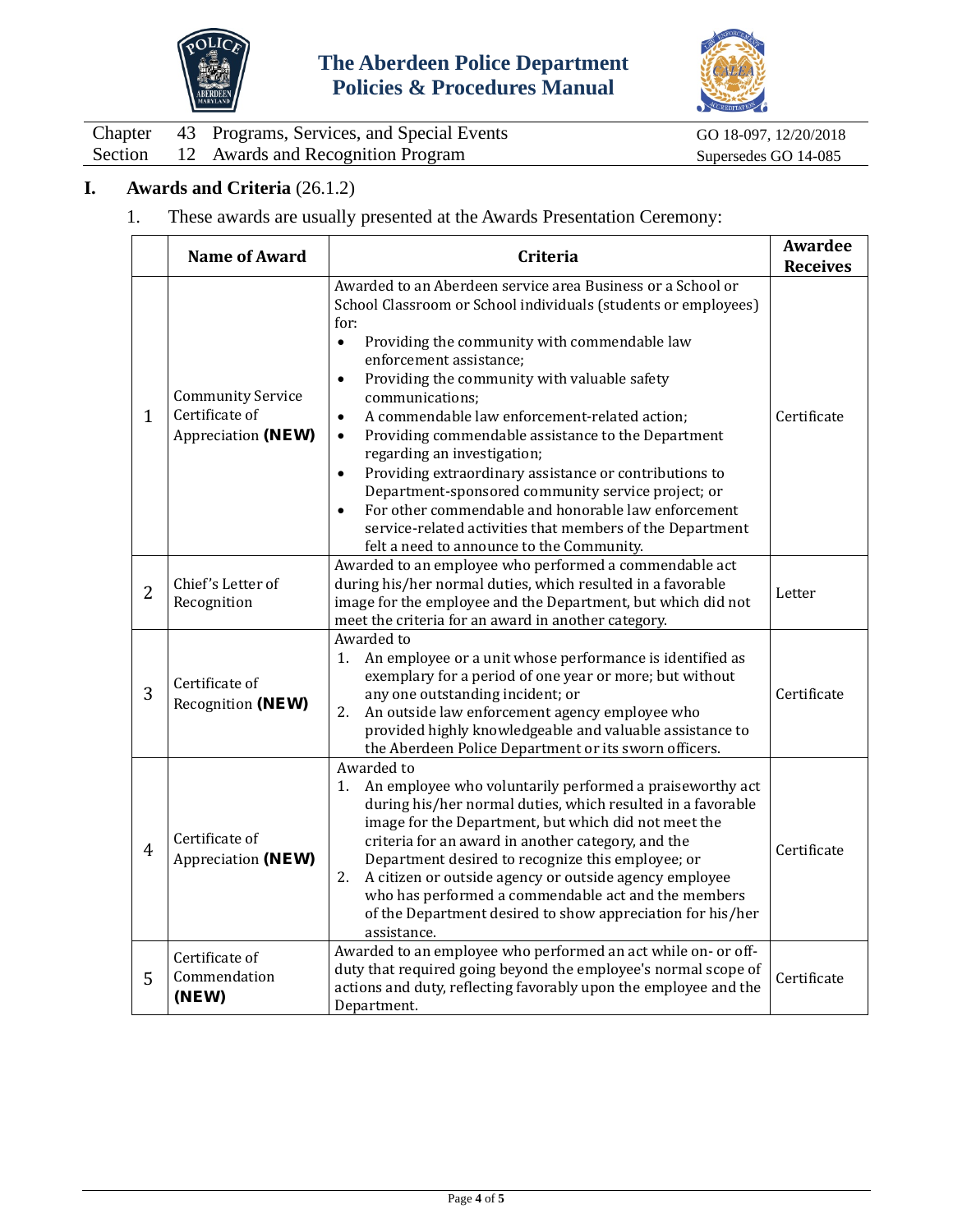



|  | Chapter 43 Programs, Services, and Special Events | GO 18-097, 12/20/2018 |
|--|---------------------------------------------------|-----------------------|
|  | Section 12 Awards and Recognition Program         | Supersedes GO 14-085  |

GO 18-097, 12/20/2018

|    | <b>Name of Award</b>                | Criteria                                                                                                                                                                                                                                                                                                                                                                                                                                                                                                     | Awardee<br><b>Receives</b>               |
|----|-------------------------------------|--------------------------------------------------------------------------------------------------------------------------------------------------------------------------------------------------------------------------------------------------------------------------------------------------------------------------------------------------------------------------------------------------------------------------------------------------------------------------------------------------------------|------------------------------------------|
| 6  | Chief's Citation                    | Awarded to<br>An employee who executed highly commendable police<br>1.<br>work that brought credit to the officer and to the<br>Department. The employee performed activities that were<br>more than those required by his/her assignment; or<br>A non-sworn employee or a citizen who rendered valuable<br>2.<br>assistance to an officer or the Department, which has<br>resulted in a criminal apprehension, the saving of a life, or<br>the performance of other exemplary service to the<br>Department. | Certificate<br>(and Ribbon<br>for Sworn) |
| 7  | <b>Unit Citation</b>                | Awarded to a unit for exemplary performance accomplishment<br>that was the result of a combined effort by members of the unit<br>and resulted in a favorable image for the Department.                                                                                                                                                                                                                                                                                                                       | Certificate<br>and Ribbon                |
| 8  | <b>Meritorious Service</b><br>Award | Awarded to an employee who performed an act of highly<br>experienced and knowledgeable police service demonstrating<br>special awareness that materially and positively affected the<br>Department.                                                                                                                                                                                                                                                                                                          | Certificate<br>and Ribbon                |
| 9  | Medal of Valor                      | Awarded to an employee whose performance of duty resulted in<br>the life-sustaining actions or saving of another person's life,<br>while the employee is in contact with an armed subject or in a<br>life-threatening situation. The employee demonstrated bravery<br>beyond the call of duty, reflecting most favorably upon the<br>employee and the Department.                                                                                                                                            | Certificate<br>and Ribbon                |
| 10 | <b>Lifesaving Award</b>             | Awarded to an employee who demonstrated an exemplary act<br>of courage purposefully to save the life of another.                                                                                                                                                                                                                                                                                                                                                                                             | Certificate<br>and Ribbon                |
| 11 | Purple Heart                        | Awarded to an employee who sustained temporary or<br>permanent bodily injury while actively and courageously<br>engaged in police activity.                                                                                                                                                                                                                                                                                                                                                                  | Certificate<br>and Ribbon                |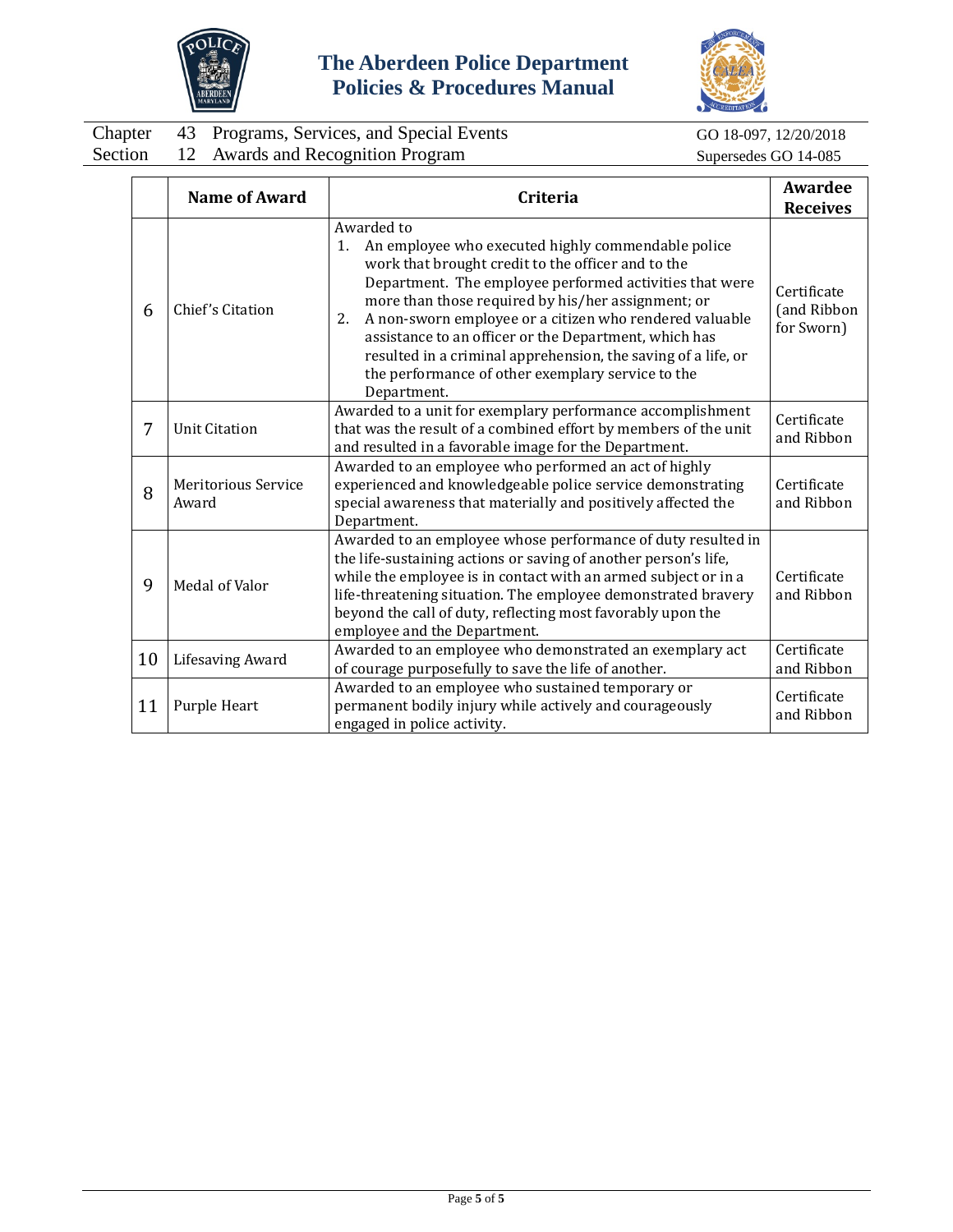



<span id="page-28-0"></span>

|  | Chapter 43 Programs, Services, and Special Events | GO 18-089, 12/06/2018 |
|--|---------------------------------------------------|-----------------------|
|  | Section 13 Crossing Guard Program                 | Supersedes GO 18-038  |

1. It is the policy of this Department to employ part-time adult Crossing Guards to provide safe movement of children walking to and from school, when children are crossing public roadways and intersections.

### **B. Duties and Responsibilities of Crossing Guards**

- 1. Crossing Guards are given authority by the Aberdeen Police Department, to perform the following duties: (61.3.4a)
	- a. Direct or escort pedestrians across streets, by observing gaps in traffic, stopping traffic as necessary by holding a "Stop" sign that is visible to approaching vehicles;
	- b. Serve as a good example to children by showing them how to cross the street safely;
	- c. Communicate traffic and crossing rules and other information to students and adults; and
	- d. Perform required reporting of motorist violations as necessary.
- 2. Crossing Guards shall wear Department-issued winter or summer uniforms. (61.3.4c)
	- a. Uniforms worn by Crossing Guards shall be distinctly different from those worn by sworn officers.

### **C. Locations of Crossing Guard Activity**

- 1. Criteria for locations requiring crossing guards may include but may not be limited to: (61.3.4d)
	- a. Areas of traffic volume/speed;
	- b. Existence or absence of traffic control devices; and
	- c. The number and age of children utilizing the crossing.
- 2. Annual Review of Locations (61.3.4e)
	- a. The Special Operations Corporal or designee shall:
		- 1) Conduct an annual documented review of the Crossing Guard locations where school children walk to and from school; and
		- 2) Submit the documented review, with the list of recommended Crossing Guard locations, to the Chief of Police through the chain of command.
	- b. The Chief of Police shall approve the Annual Review and recommended Crossing Guard locations.

### **D. Selection Criteria for the Crossing Guard Position** (61.3.4b)

- 1. Qualifications for the position include:
	- a. Ability to rapidly analyze various situations and to think and act quickly and reasonably in emergency situations;
	- b. Must be reliable and committed to attending the crossing daily;
		- 1) Prefer some experience working with children;
	- c. Possesses the basic physical requirements (good sight, hearing and mobility);